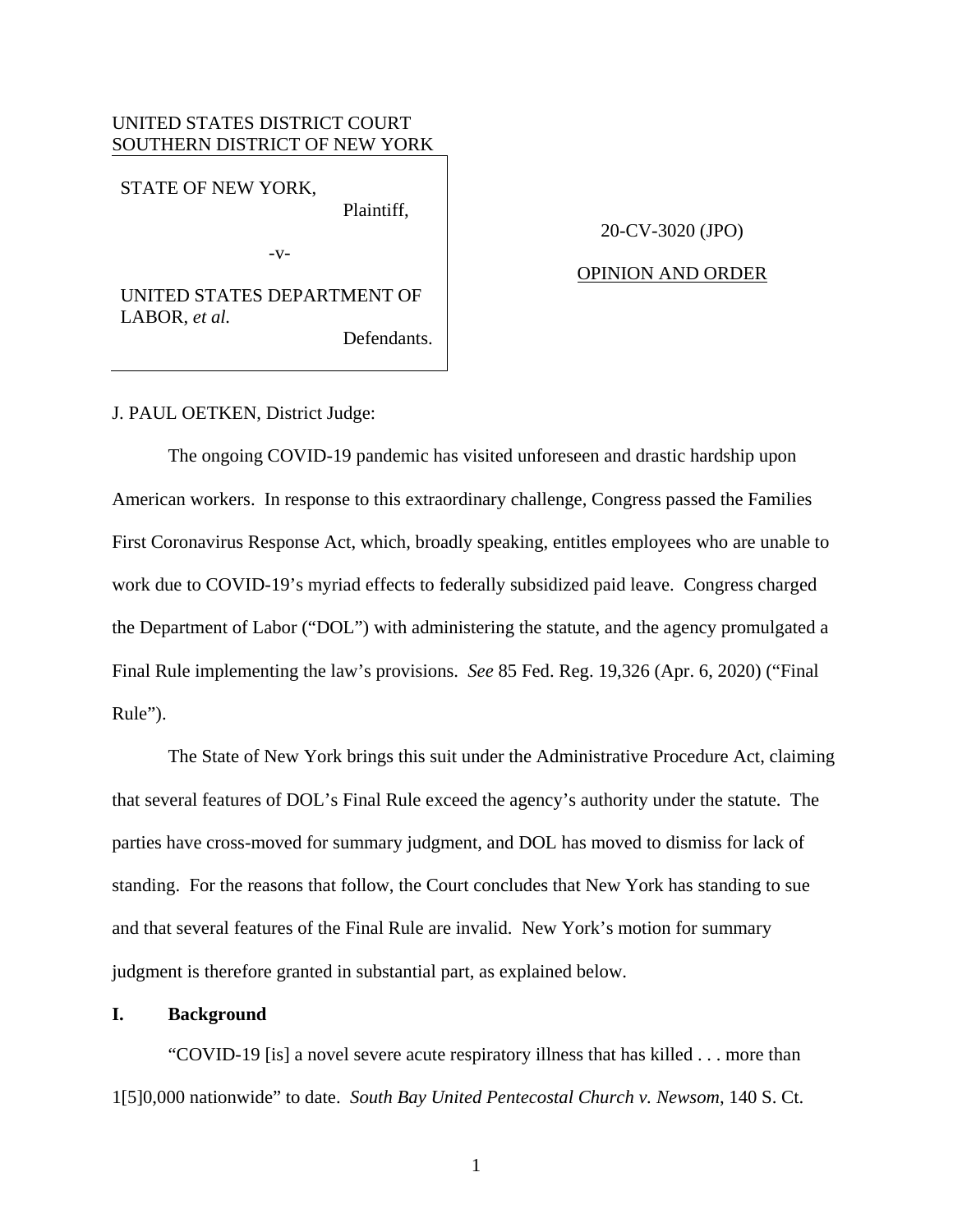1613, 1613 (2020) (Mem.) (Roberts, C.J., concurring in denial of application for injunctive relief); *see also* Centers for Disease Control and Prevention, Coronavirus Disease 2019: Cases and Deaths in the U.S., https://www.cdc.gov/coronavirus/2019-ncov/cases-updates/us-casesdeaths.html (last visited Aug. 1, 2020). "At this time, there is no known cure, no effective treatment, and no vaccine. Because people may be infected but asymptomatic, they may unwittingly infect others." *South Bay United Pentecostal Church*, 140 S. Ct. at 1613. Accordingly, social-distancing measures have been taken nationwide, by state and local governments and by civil society, to stem the spread of the virus. The impact on American workers is multifold, as both the infection itself and the public-health response have been dramatically disruptive to daily life and work.

The legislation at the heart of this litigation, the Families First Coronavirus Response Act, is one of several measures Congress has taken to provide relief to American workers and to promote public health. *See* Pub. L. No. 116-127, 134 State. 178 (Mar. 18, 2020) ("FFCRA"). Broadly speaking, and as relevant here, the FFCRA obligates employers to offer sick leave and emergency family leave to employees who are unable to work because of the pandemic. By granting the employers a corresponding, offsetting tax credit, Congress subsidizes these benefits, though the employers front the costs.

This litigation involves two major provisions of that law: the Emergency Family and Medical Leave Expansion Act ("EFMLEA ") and the Emergency Paid Sick Leave Act ("EPSLA").

## **A. Emergency Family and Medical Leave Expansion Act**

As its name suggests, the EFMLEA entitles employees who are unable to work because they must care for a dependent child due to COVID-19 to paid leave for a term of several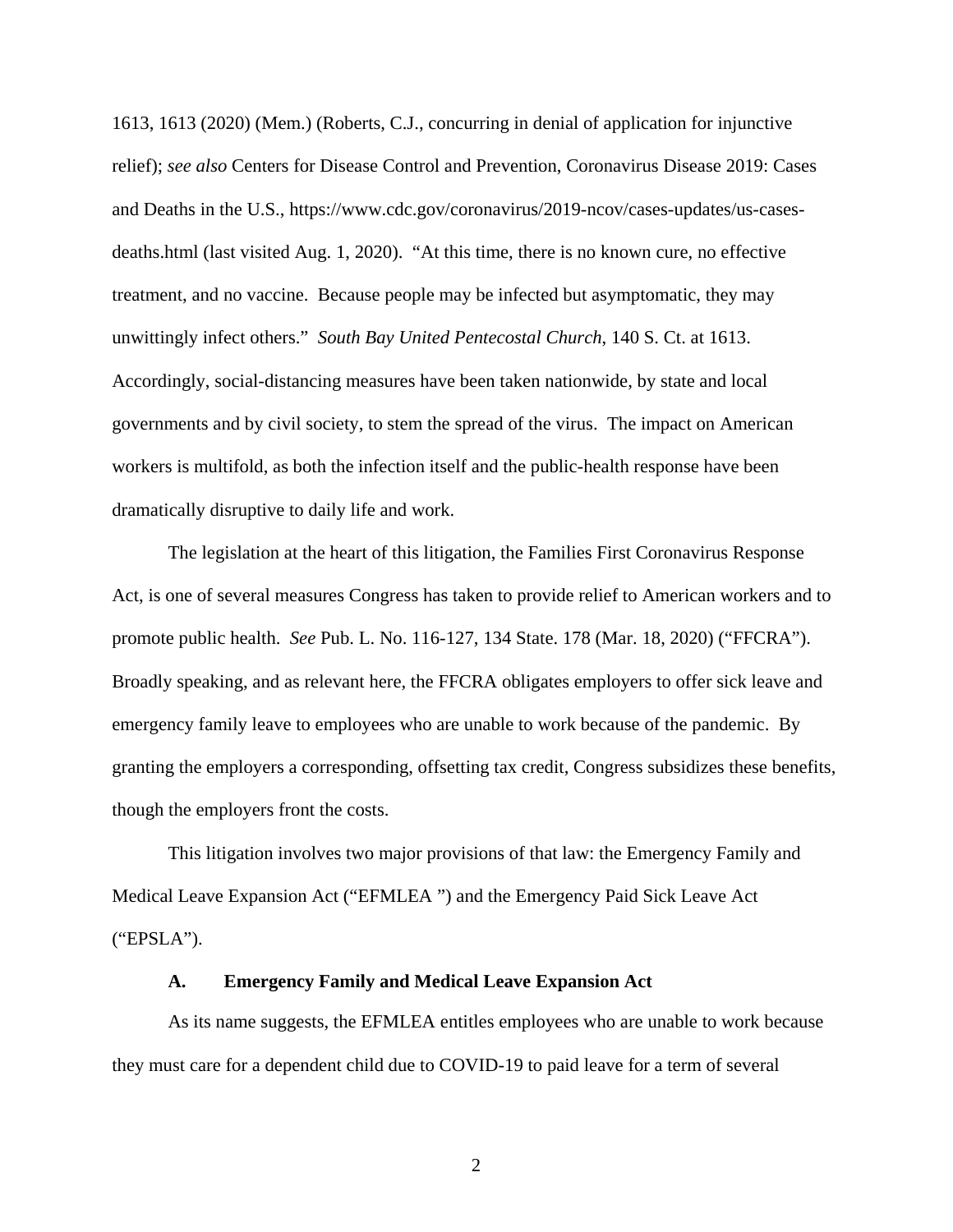weeks. <sup>1</sup> *See* FFCRA §§ 3102(a)(2); 3102(b). Formally, it is an amendment to the Family and Medical Leave Act ("FMLA"), 29 U.S.C. § 2601 *et seq.* Congress ultimately foots the bill for these benefits, by way of a tax credit to the employer or self-employed individual. *See* FFCRA §§ 7003(a), 7004(a).

An employer of "an employee who is a health care provider or emergency responder may elect to exclude such employee" from the benefits provided by the EFMLEA. *See* FFCRA § 3105. The FMLA defines "health care provider" as "a doctor of medicine or osteopathy who is authorized to practice medicine or surgery (as appropriate)," or "any other person determined by the Secretary to be capable of providing health care services." 29 U.S.C. § 2611(6)(B).

## **B. Emergency Paid Sick Leave Act**

 $\overline{a}$ 

The EPSLA requires covered employers to provide paid sick leave<sup>2</sup> to employees with one of six qualifying COVID-19-related conditions. *See* FFCRA §§ 5102, 5110(2). The conditions include that the employee: (1) "is subject to a Federal, State, or local quarantine or isolation order related to COVID-19"; (2) "has been advised by a health care provider to selfquarantine due to concerns related to COVID-19"; (3) "is experiencing symptoms of COVID-19 and seeking a medical diagnosis"; (4) "is caring for an individual subject" to a quarantine or isolation order by the government or a healthcare provider; (5) is caring for a child whose school or place of care is closed, or whose childcare provider is unavailable, because of COVID-19; or (6) "is experiencing any other substantially similar condition specified by the Secretary of Health

<sup>&</sup>lt;sup>1</sup> The first ten days for which an employee of a covered employer takes emergency family leave under the EFMLEA may be unpaid, but after ten days, employees are entitled to job-protected emergency family leave at two-thirds of their regular wages for another ten weeks. *See* FFCRA § 3102(b) (adding FMLA § 110(b)(2)).

 $2$  The EPSLA entitles full-time employees to 80 hours — or roughly two weeks — of jobprotected paid sick leave. *Id*. §§ 5102(b)(2)(A), 5104(1).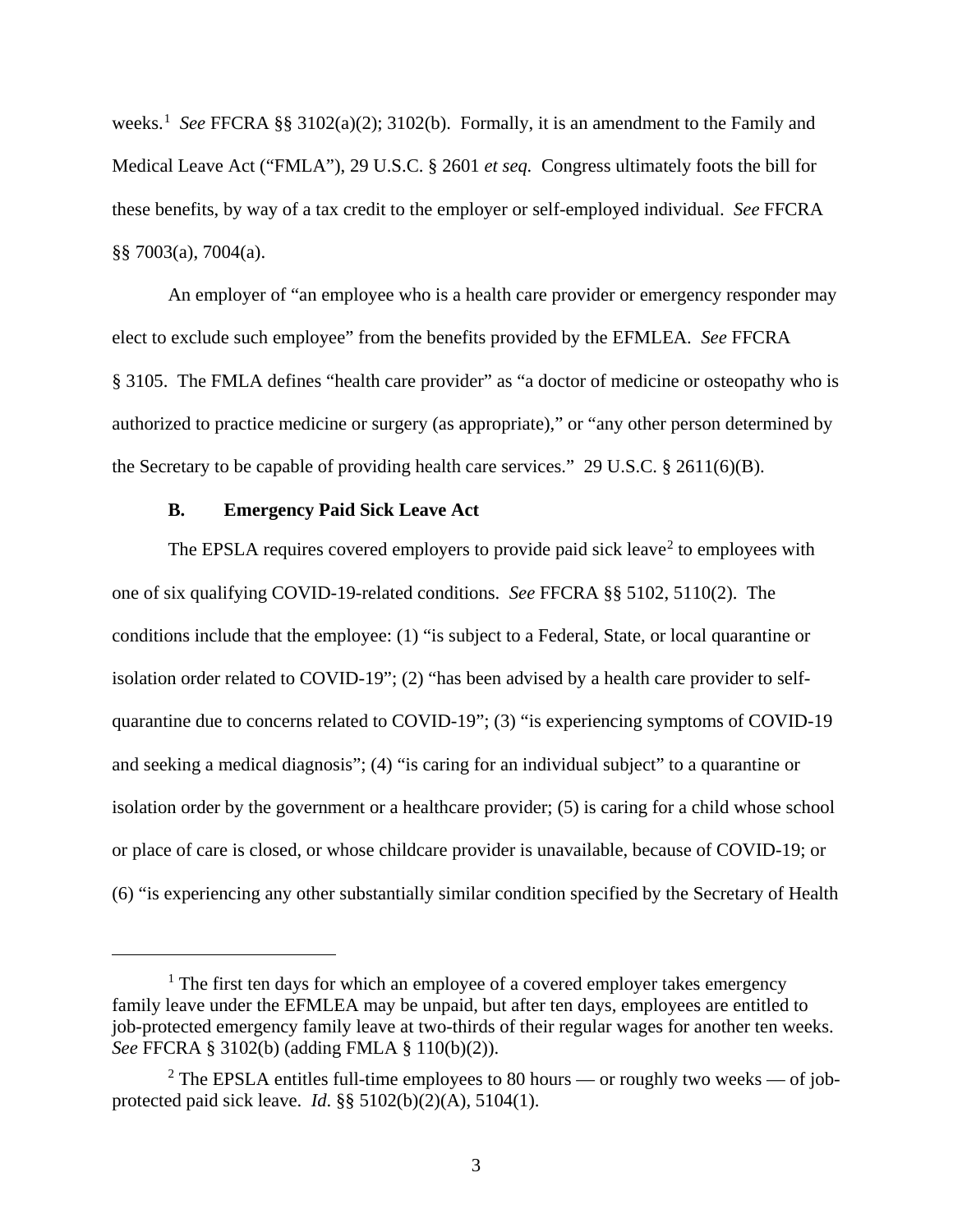and Human Services in consultation with the Secretary of the Treasury and the Secretary of Labor." *Id.* § 5102(a). In parallel to the EFMLEA's exemption for healthcare providers, under the EPSLA, an employer may deny leave to an employee with a qualifying condition if the employee "is a health care provider or an emergency responder." *Id.* The statute specifies that "health care provider" has the same meaning given that term in the FMLA. *Id.* § 5110(4) (citing 29 U.S.C. § 2611). And the Secretary of Labor "may issue regulations to exclude certain health care providers and emergency responders from the definition of employee." *Id.* § 5111(1). As it does under the EFMLEA, the federal government ultimately covers the cost of the benefits through a tax credit to employers. FFCRA §§ 7001(a), 7002.

# **C. The Department of Labor's Final Rule**

On April 1, 2020, DOL promulgated its Final Rule implementing the FFCRA. $3$  As explained in greater detail below, the present challenge relates to four features of that regulation: its so-called "work-availability" requirement; its definition of "health care provider"; its provisions relating to intermittent leave; and its documentation requirements. Broadly speaking, New York argues that each of these provisions unduly restricts paid leave.

On April 14, 2020, New York filed this suit and simultaneously moved for summary judgment. (*See* Dkt. No. 1.) On April 28, 2020, DOL cross-moved for summary judgment and moved to dismiss for lack of standing. (*See* Dkt. No. 24.) Those motions are now fully briefed, and the Court has received the brief of amici curiae Service Employees International and 1199SEIU, United Healthcare Workers East in support of New York.<sup>4</sup> (*See* Dkt. No. 31.) The Court heard oral argument on May 12, 2020.

<sup>&</sup>lt;sup>3</sup> The Rule was promulgated without notice-and-comment procedures, pursuant to a statutory designation of good cause under the APA. *See* FFCRA §§ 501(a)(3), 5111.

<sup>4</sup> The unions' motion to file their amicus brief is granted. (*See* Dkt. No. 31.)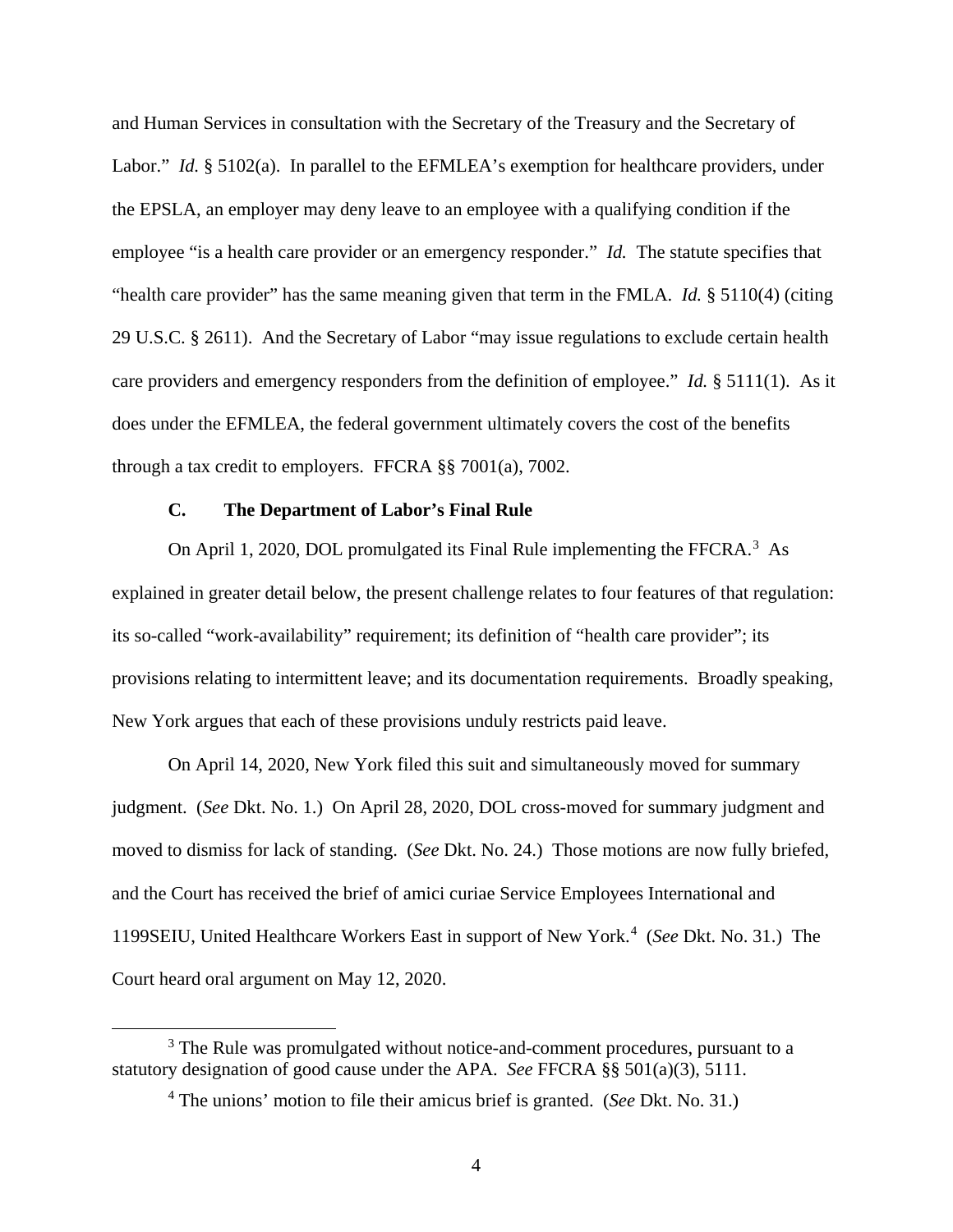## **II. Legal Standard**

Summary judgment is appropriate when "there is no genuine dispute as to any material fact and the movant is entitled to judgment as a matter of law." Fed. R. Civ. P. 56(a). When "a party seeks review of agency action under the APA, the 'entire case on review is a question of law,' such that 'judicial review of agency action is often accomplished by filing cross-motions for summary judgment.'" *Just Bagels Mfg., Inc. v. Mayorkas*, 900 F. Supp. 2d 363, 372 (S.D.N.Y. 2012) (alteration and citation omitted). Sitting as an "appellate tribunal," the district court must "decid[e], as a matter of law, whether the agency action is . . . consistent with the APA standard of review." *Zevallos v. Obama*, 10 F. Supp. 3d 111, 117 (D.D.C. 2014) (quoting *Kadi v. Geithner*, 42 F. Supp. 3d 1, 9 (D.D.C. 2012)), *aff'd*, 793 F.3d 106 (D.C. Cir. 2015).

## **III. Discussion**

### **A. Standing**

The Court's analysis begins with its jurisdiction, specifically the State of New York's standing to sue. Though DOL styled its objection to New York's standing as a motion to dismiss pursuant to Rule 12(b)(1), "each element [of standing] must be supported in the same way as any other matter on which the plaintiff bears the burden of proof, *i.e.*, with the manner and degree of evidence required at the successive stages of the litigation." *Lujan v. Defenders of Wildlife*, 504 U.S. 555, 561 (1992). New York has moved for summary judgment on its claims, and it bears the burden of proof at trial to show its own standing. Irrespective of DOL's labeling, then, New York must demonstrate, through "affidavit or other evidence," *id.* at 561, that there exists no genuine dispute of material fact that it has standing, as it must do with respect to every element of its claim to obtain summary judgment.

To establish its constitutional standing, New York must demonstrate (1) an injury in fact . . . [that is] concrete and particularized [and] actual or imminent, not conjectural or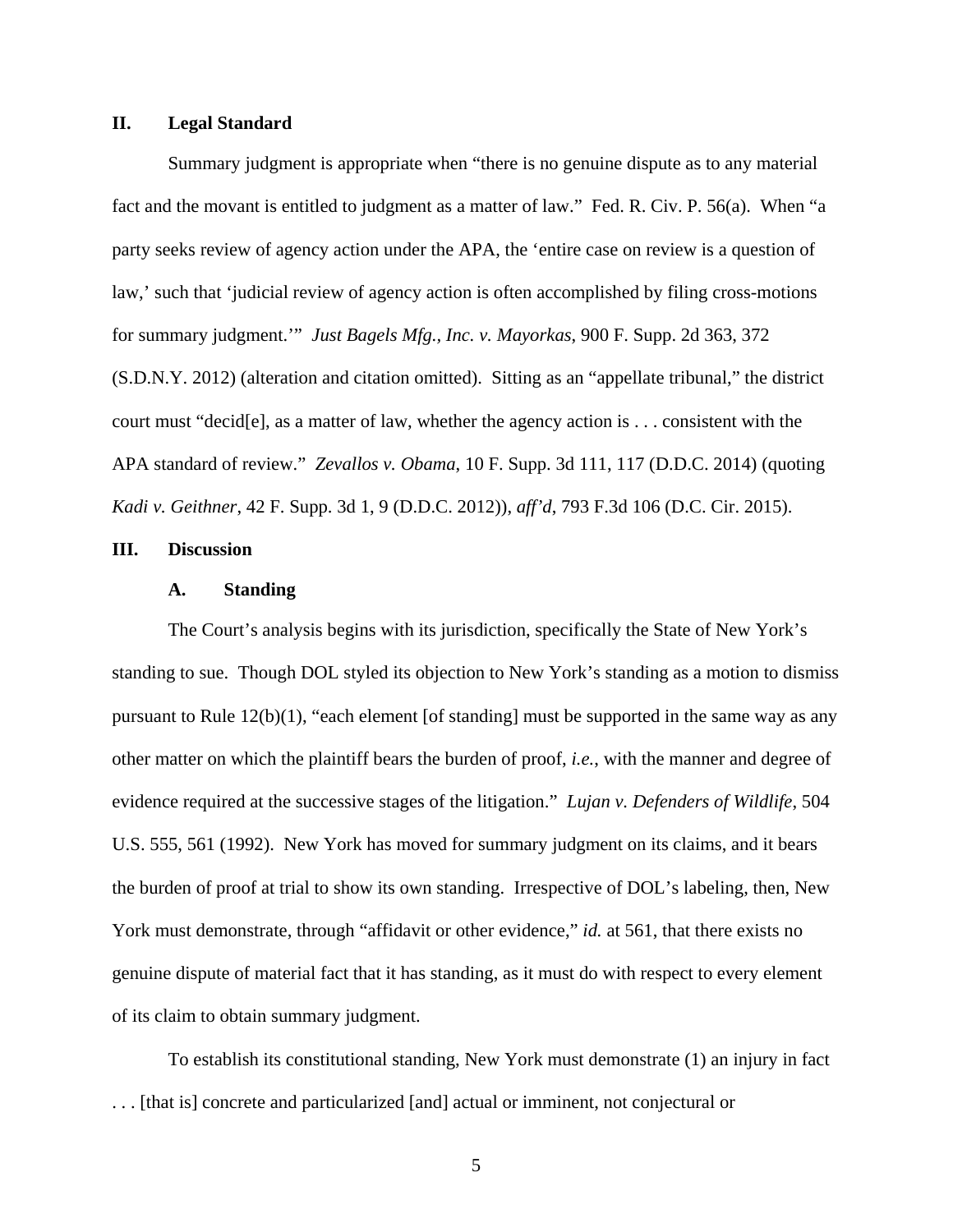hypothetical," (2) that the injury is "fairly traceable to the challenged action," and (3) that it is "likely . . . that the injury will be redressed by a favorable decision." *Lujan*, 504 U.S. at 560 (internal alterations, quotation marks, and citations omitted). All three components of standing — injury-in-fact, causation, and redressability — are contested here.

In the context of state standing, courts generally recognize three types of constitutionally cognizable injuries. First, like a private entity, a state may suffer a direct, proprietary injury, for example, a monetary injury. *See New York v. Mnuchin*, 408 F. Supp. 3d 399, 408 (S.D.N.Y. 2019). Second, a state may suffer an injury to its so-called "quasi-sovereign interests." *Alfred L. Snapp & Son, Inc. v. Puerto Rico ex rel. Barez*, 458 U.S. 592, 607 (1982). Though the universe of "quasi-sovereign interests" has never been comprehensively defined, it is understood to encompass both "the health and well-being — []physical and economic — of its residents in general," as well as the state's interest in "not being discriminatorily denied its rightful status within the federal system." *Id.* When a state sues to vindicate its quasi-sovereign interests, it is said to be suing in its *parens patriae* capacity. *Id.* (The third type of injury, which is not at issue in this case, is an injury to a sovereign interest, such as "the power to create and enforce a legal code," *id.*, or those implicated in the "adjudication of boundary disputes or water rights," *Connecticut v. Cahill*, 217 F.3d 93, 97 (2d Cir. 2000).) Importantly, these categories (proprietary, quasi-sovereign, and sovereign) are not hermetically sealed from one another, and a single act may injure a state in more than one respect.

New York claims that the Final Rule's challenged features, which either limit paid leave or burden its exercise, impose both proprietary and quasi-sovereign injuries on the state. (*See* Dkt. No. 27 at 3–13.) Without paid leave, New York argues, employees must choose between taking unpaid leave and going to work even when sick. (*See* Dkt. No. 27 at 7–13.) Some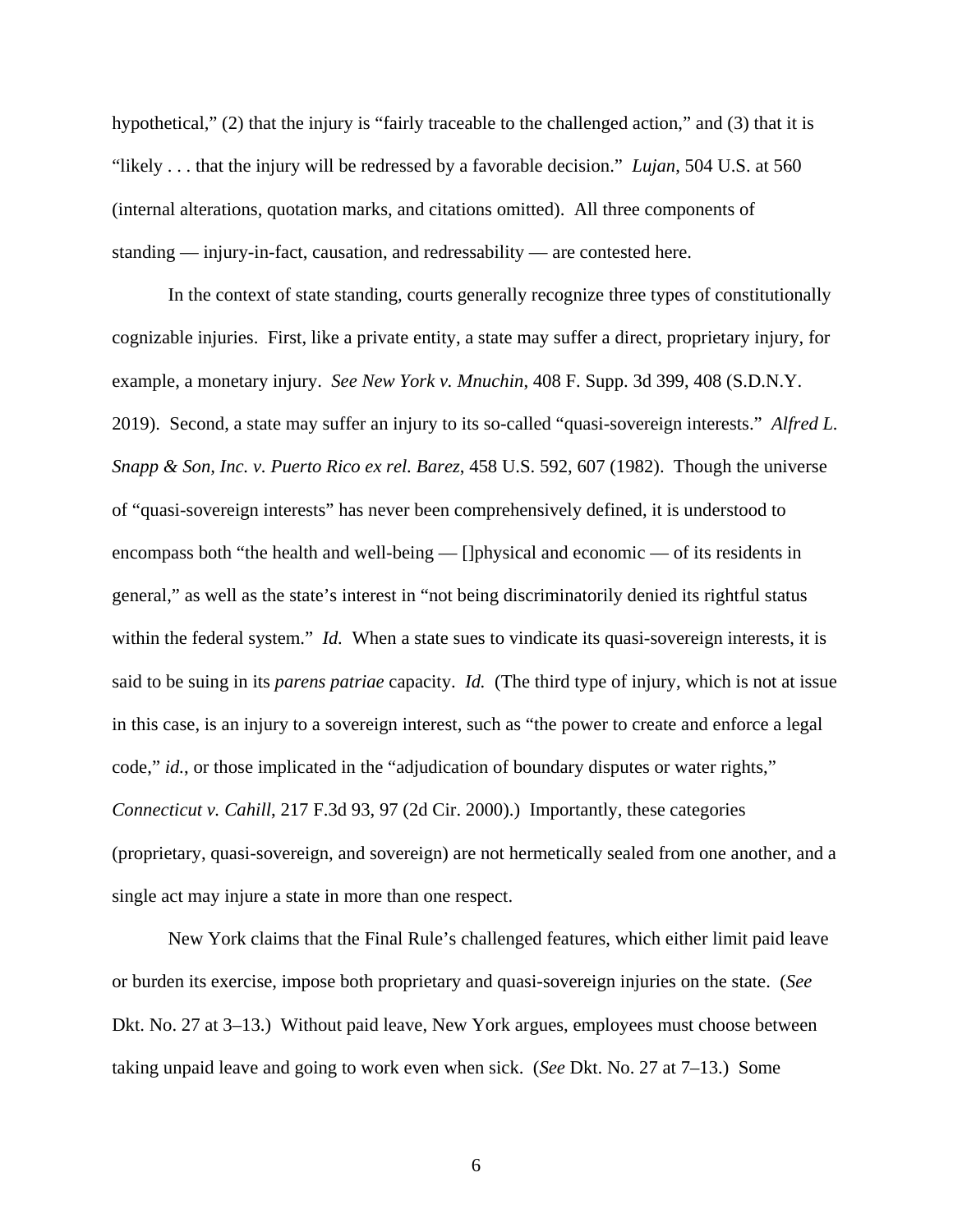employees will elect the former, the State predicts, diminishing their taxable income and therefore the State's tax revenue. (*See* Dkt. No. 27 at 11–13.) Some will choose the latter, escalating the spread of the virus and thereby raising the State's healthcare costs. (*See* Dkt. No. 27 at 7–10.) And overall, the bind employees are left in will result in greater reliance on various state-administered programs, increasing the State's administrative burden. (*See* Dkt. No. 27 at  $10-11.$ )

These predictions are supported by New York's record evidence, which consists of declarations from public-health and policy experts opining, based on empirical studies, that when paid leave is diminished, fewer sick employees take leave, transmission of flu-like diseases rises, and more employees take unpaid leave. (*See* Dkt. No. 26, Ex. 1, ¶ 17; Dkt. No. 26, Ex. 4 ¶ 12.) Indeed, the Final Rule itself is grounded in an acknowledgement that a dearth of paid leave will result in employees' being "forced to choose between their paychecks and the individual and public health measures necessary to combat COVID-19." Final Rule at 19,335. The evidence also suggests that the predictable consequence of the Final Rule will be less taxable income for the state, because both regular wages and paid leave benefits are taxable income, but unpaid leave generates no taxable income. (*See* Dkt. No. 26, Ex. 3.) Because "[a] state's 'loss of *specific* tax revenues' is a 'direct [proprietary] injury' capable of supporting standing," New York may sue to vindicate this "[e]xpected financial loss." *New York*, 408 F. Supp. 3d at 409 (quoting *Wyoming v. Oklahoma*, 502 U.S. 437, 448 (1992)) (emphasis added).

DOL complains that New York's evidence is insufficient because at summary judgment, the State is required to show "empirical" evidence quantifying these effects "in minimally concrete numbers and terms." (Dkt. No. 30 at 5.) But no precedent requires the Court to disregard non-quantitative evidence, or to demand specific numerical projections. To the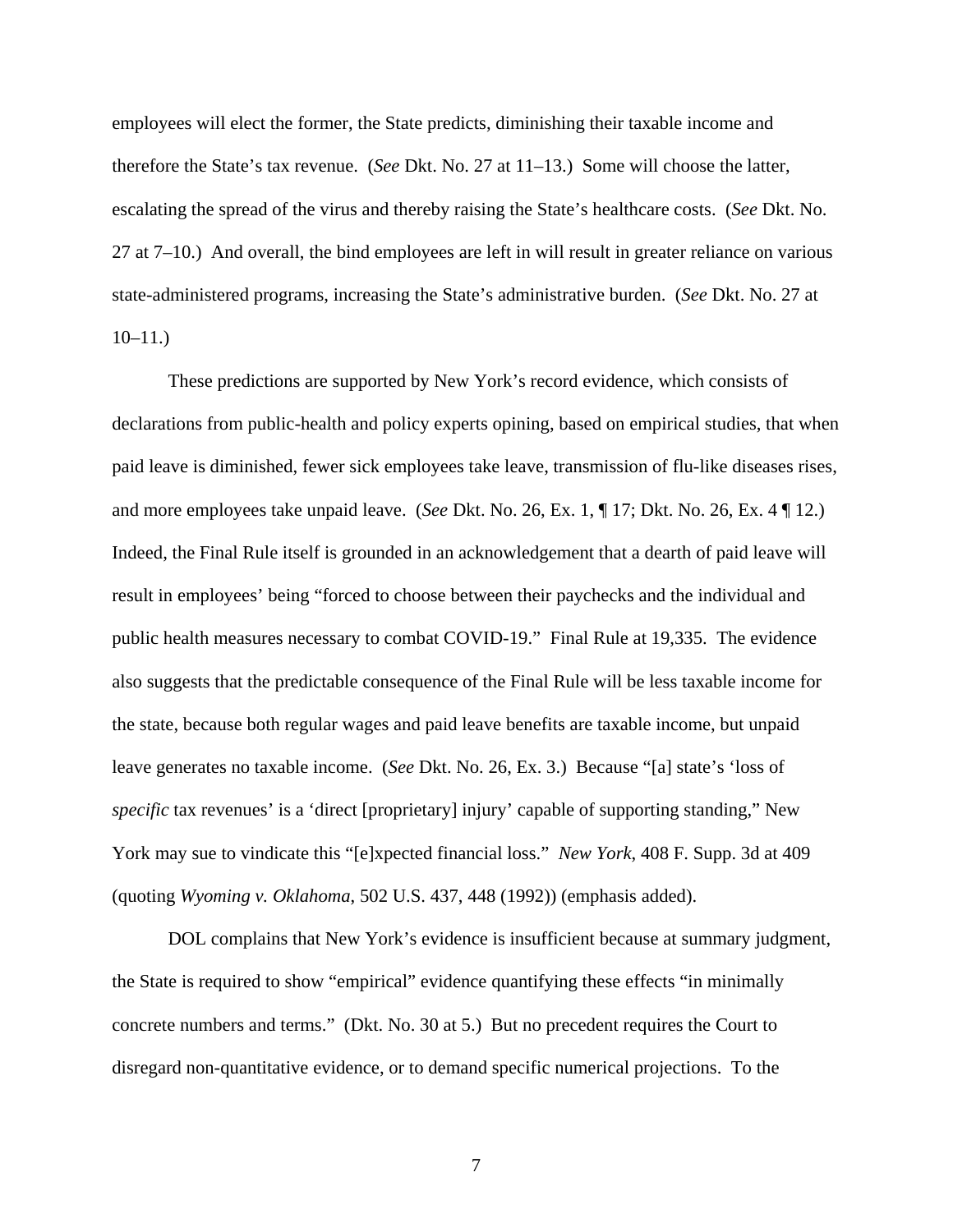contrary, because even "an identifiable trifle" suffices to demonstrate standing, *United States v. Students Challenging Regulatory Agency Procedures (SCRAP)*, 412 U.S. 669, 689 n.14 (1973), all New York must show is that it will be injured, not the magnitude of its injury. Indeed, the very out-of-circuit precedent cited by DOL eschews any notion that the specific amount of the financial loss, rather than the mere fact of it, must be shown to demonstrate standing. *See Massachusetts v. U.S. Dep't of Health and Human Servs.*, 923 F.3d 209, 226 (1st Cir. 2019) ("The Departments' attack on the accuracy of the numbers provided by the Commonwealth misses the point: the Commonwealth need not be exactly correct in its numerical estimates in order to demonstrate an imminent fiscal harm."); *id.* ("Whether costs to the Commonwealth are above or below this [estimate], they are not zero.") In urging that New York's injury is not sufficiently "concretized," DOL confuses a qualitatively concrete harm, which the standing precedents require, with a quantitatively concrete harm, which has no special constitutional significance.

Nor is the causal chain between the challenged action and the predicted harm too attenuated. The chain consists of few links, none of which DOL can seriously contest: Restricting eligibility and increasing administrative burdens for paid leave will reduce the number of employees receiving paid leave; some employees who need leave will therefore take unpaid leave;<sup>5</sup> their income will decrease, shrinking the state's income tax base. Despite the federal government's characterization, this is hardly an argument "that actions taken by United States Government agencies [will] injure[] a State's economy and thereby cause[] a decline in general tax revenues." *Wyoming*, 502 U.S. at 448. To the contrary, it is the specific and

 <sup>5</sup> The Court need not and does not address the alleged diminution in the State's *sales* tax revenue, which admittedly rests on a more attenuated causal chain.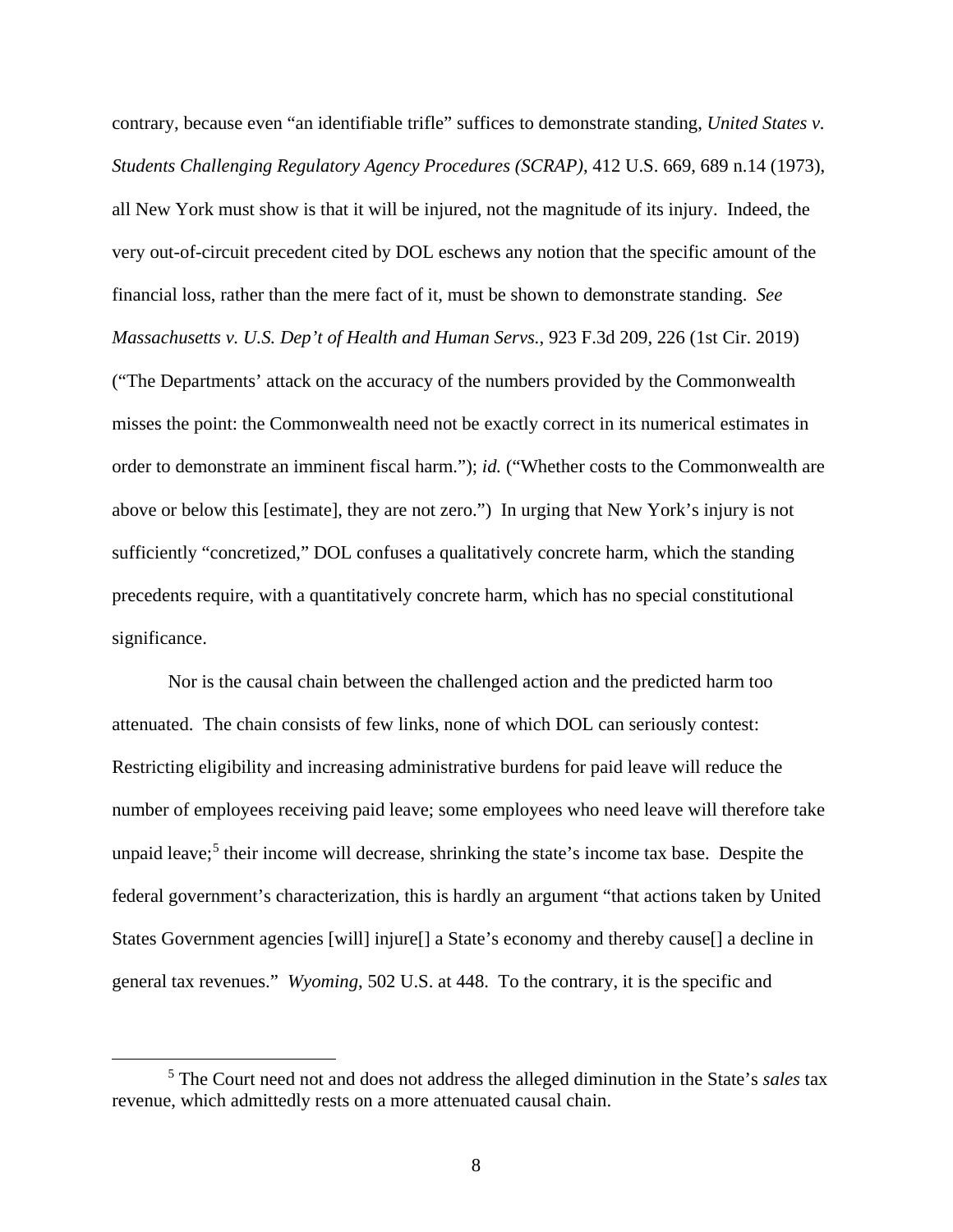imminently threatened diminution of an identifiable source of tax revenue. And by the same token, New York's injury will be redressed by a favorable ruling. *See Carpenters Indus. Council v. Zinke*, 854 F.3d 1, 6 n.1 (D.C. Cir. 2017) (Kavanaugh, J.) ("Causation and redressability typically overlap as two sides of a causation coin . . . . [I]f a government action causes an injury, enjoining the action usually will redress that injury." (citation and internal quotation marks omitted)).

Because the threatened injury to New York's tax revenue is sufficient to support standing, the Court need not address the state's alternative theories of standing, namely, the potential burden on its healthcare system or the injury to its quasi-sovereign interests.<sup>6</sup>

The success of New York's *parens patriae* argument turns on a fundamental but arguably unresolved doctrinal question about the *Mellon* bar: Does *Mellon* apply in suits, like this one, brought by a state to enforce a statute rather than the Constitution? *See Connecticut v. U.S. Dep't of Commerce*, 204 F.3d 413, 415 n.2 (2d Cir. 2000) (declining to address question). The traditional justification for the judge-made limitation would seem to hold no water in that context, because "[t]he prerogative of the federal government to represent the interests of its citizens . . . is not endangered so long as Congress has the power of conferring or withholding" the statutory right. *Maryland People's Counsel v. FERC*, 760 F.2d 318, 320 (D.C. Cir. 1985) (Scalia, J.).

New York contends that the Supreme Court's decision in *Massachusetts v. EPA*  definitively resolves this doctrinal question in favor of a state's *parens patriae* standing in statutory actions. (*See* Dkt. No. 27 at 3–5; *see also* 549 U.S. 497 (2007).) The *Massachusetts* majority's discussion of *parens patriae* standing is not a paragon of clarity, but that case aside, sound arguments nonetheless still seem to support the conclusion that the *Mellon* bar does not prohibit suits in which Congress has conferred a statutory cause of action upon a state. There is

 <sup>6</sup> Though the Court does not reach New York's argument regarding *parens patriae* standing, a few words are in order about that theory. By invoking its *parens patriae* standing, New York invites the Court to enter something of a legal thicket. It is well established that an injury to a State's quasi-sovereign interest fulfills Article III's requirement that a State suffer an injury-in-fact. *See Alfred L. Snapp & Son, Inc.*, 458 U.S. at 607. But the courts have also long recognized that generally, at least in constitutional cases, a State may not invoke its *parens patriae* standing against the federal government, because, the traditional justification goes, "[i]n that field, it is the United States, and not the State, which represents them as *parens patriae*." *Massachusetts v. Mellon*, 262 U.S. 447, 486 (1923). This common-law limitation is known as the "*Mellon* bar," named for the almost hundred-year-old case in which it was first articulated. *See id.*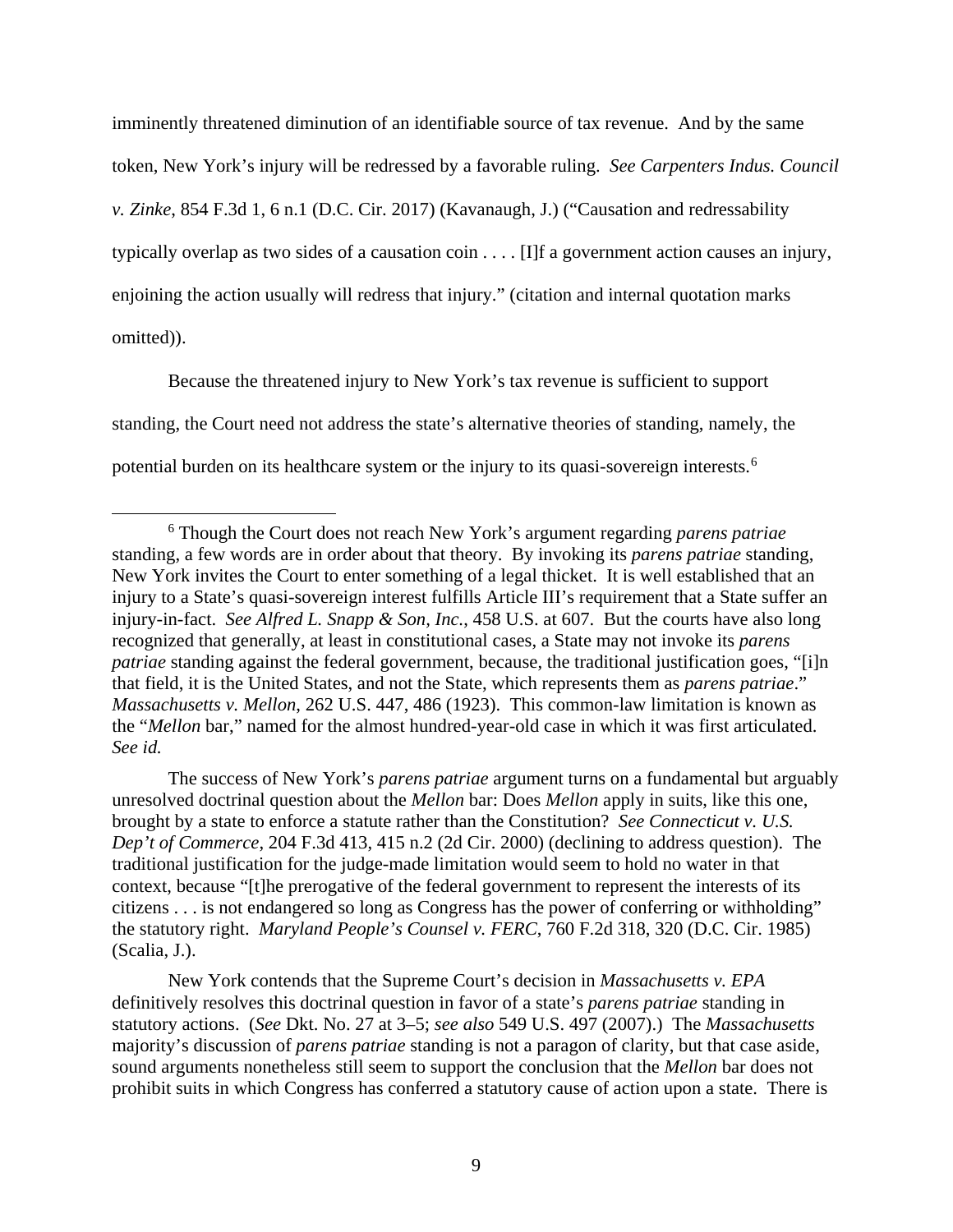$\overline{a}$ 

The relevant question, then, would seem to be not whether the state has *constitutional* standing to bring a suit in its *parens patriae* capacity (it does, if it has suffered a quasi-sovereign injury), but rather whether the state has *statutory* standing. Or, to use modern parlance, the relevant question is whether the state's congressionally conferred cause of action is capacious enough to support a *parens patriae* suit. *See Lexmark*, 572 U.S. at 128 n.4 (2014) (explaining that "prudential standing" is really a question of a litigant's cause of action). Indeed, even Defendants accept the conclusion that *if* Congress has furnished a cause of action to New York for this kind of suit, the *Mellon* bar has no application. (*See* Dkt. No. 25 at 13.) That conclusion squares with the Second Circuit's approach in *parens patriae* cases involving private defendants, which distinguishes between the question of constitutional injury to a quasi-sovereign interest and statutory standing to bring a *parens patriae* action. *See Connecticut v. Physicians Health Servs. of Connecticut, Inc.*, 287 F.3d 110, 120 (2d Cir. 2002). The touchstone, then, is congressional intent.

The D.C. Circuit, which DOL invokes repeatedly, takes just such an approach. That court has long recognized "that the courts must dispense with [the *Mellon* bar] if Congress so provides." *Maryland People's Counsel,* 760 F.2d at 321; *see also Gov't of Manitoba v. Bernhardt*, 923 F.3d 173, 181 (D.C. Cir. 2019) ("Because the *Mellon* bar is prudential, we have held that the Congress may by statute authorize a State to sue the federal government in its *parens patriae* capacity."). And though a recent D.C. Circuit opinion, heavily relied upon by the federal government here, held that the general cause of action in the APA did not *alone* evince an intent to authorize *parens patriae* suits by states against the federal government, it withheld judgment on the forfeited argument that the underlying statute forming the basis of the action (in that case, the National Environmental Policy Act) did so. *Id.* n.4. In short, the D.C. Circuit did not adopt a bright-line rule that APA suits can never be brought in a state's *parens patriae*  capacity, but rather indicated that the question may turn on congressional intent as expressed in the *underlying* statute that the litigant claims was violated. That the inquiry might turn on the underlying statute is consistent with direct-injury cases under the APA, where the question of "statutory standing" (*i.e.*, the cause of action) also turns on "the statutory provision whose violation forms the legal basis for his complaint." *Air Courier Conference of Am. v. Am. Postal Workers Union AFL-CIO*, 498 U.S. 517, 523 (1991) (internal quotation marks and citation omitted).

no serious question that a quasi-sovereign injury satisfies the "irreducible minimum" of *Article III* standing; "[o]therwise the numerous cases allowing *parens patriae* standing in suits not involving the federal government would be inexplicable." *Maryland People's Counsel*, 760 F.2d at 321. Moreover, as noted at the outset, the traditional justification for the *Mellon* bar is seemingly inapt in the context of claims involving statutory rights. And the imposition of a judge-made, prudential bar to suit when there exists a constitutional case or controversy and Congress has endowed the litigant with a statutory cause of action is seemingly incongruous with the modern recognition that "a federal court's obligation to hear and decide" cases within its jurisdiction "is virtually unflagging," *see Lexmark Int'l, Inc. v. Static Control Components*, *Inc.*, 572 U.S. 118, 128 & n.4 (2014) (internal quotation marks and citation omitted), as well as with basic separation-of-powers principles.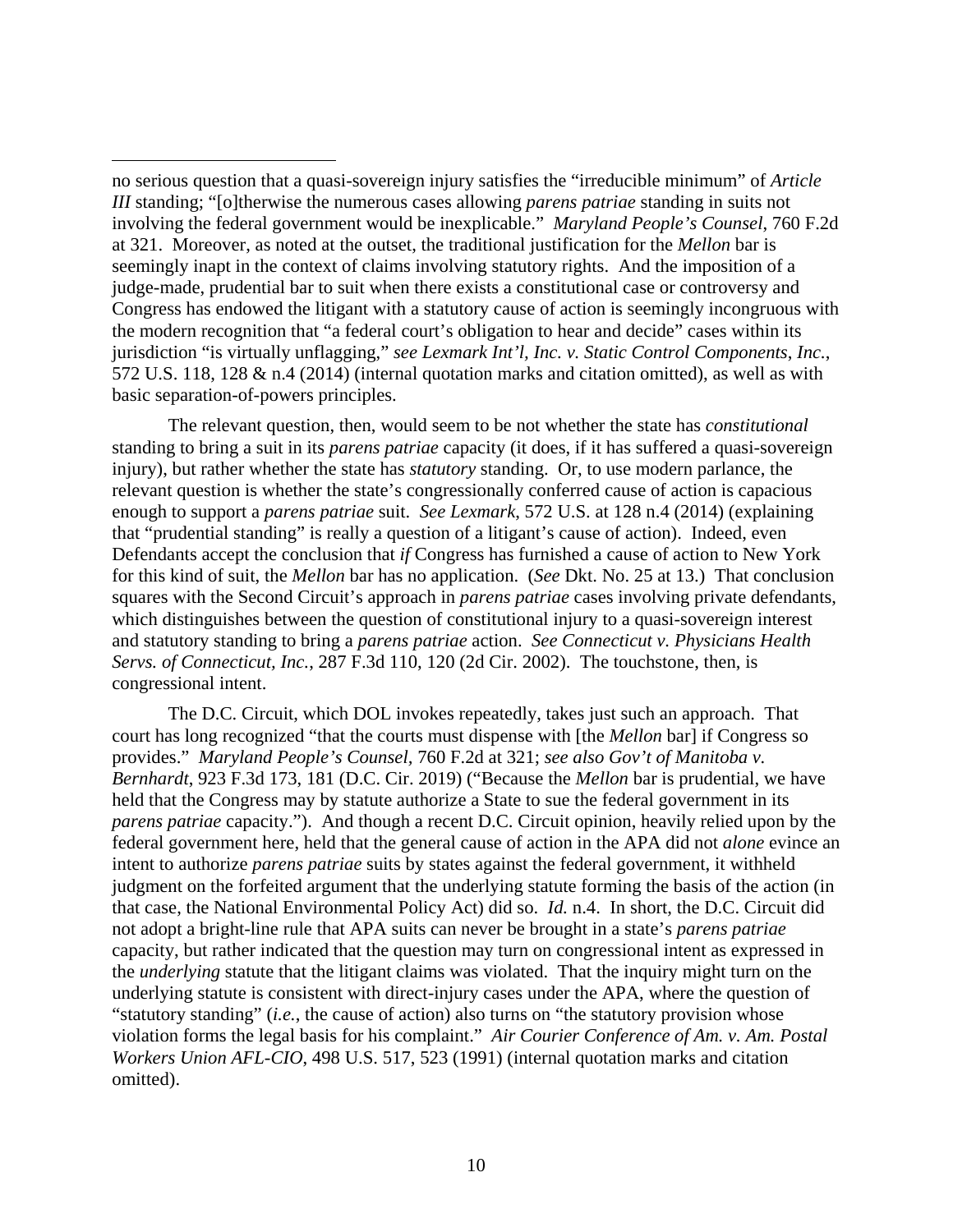Having determined that the State possesses standing based on its proprietary injury to its tax revenue, the Court proceeds to the merits.

#### **B. The Work-Availability Requirement**

 $\overline{a}$ 

New York's first challenge goes to a fundamental feature of the regulatory scheme, the work-availability requirement. By way of reminder, the EPSLA grants paid leave to employees who are "unable to work (or telework) due to a need for leave because" of any of six COVID-19 related criteria. FFCRA § 5102(a). The EFMLEA similarly applies to employees "unable to work (or telework) due to a need for leave to care for . . . [a child] due to a public health emergency." FFCRA § 101(a)(2)(A). The Final Rule implementing each of these provisions, however, excludes from these benefits employees whose employers "do<sup>[]</sup> not have work" for them. *See* Final Rule at 19,349–50 (§§ 826.20(a)(2), (6), (9), (b)(1)).

The limitation is hugely consequential for the employees and employers covered by the FFCRA, because the COVID-19 crisis has occasioned the temporary shutdown and slowdown of countless businesses nationwide, causing in turn a decrease in work immediately available for employees who otherwise remain formally employed. The work-availability requirement may therefore greatly affect the breadth of the statutory leave entitlements.

The question posed to the Court is whether the work-availability requirement is consistent with the FFCRA. But before turning to that central issue, the Court must address the

That understanding has considerable virtues: it harmonizes *parens patriae* cases with modern standing doctrine, and it confines the *Mellon* doctrine to its justifiable limits. Neither party here, however, has briefed the question of precisely how this Court should discern such congressional intent — for example, whether the normal zone-of-interests test for statutory standing under the APA applies, or whether, in *parens patriae* suits against the federal government, federalism concerns require something more searching. And ultimately, the State's direct, proprietary injury is sufficient to confer constitutional standing, and the federal government has not disputed that the State possesses a right of action to vindicate that injury. The Court therefore need not decide these thorny academic issues.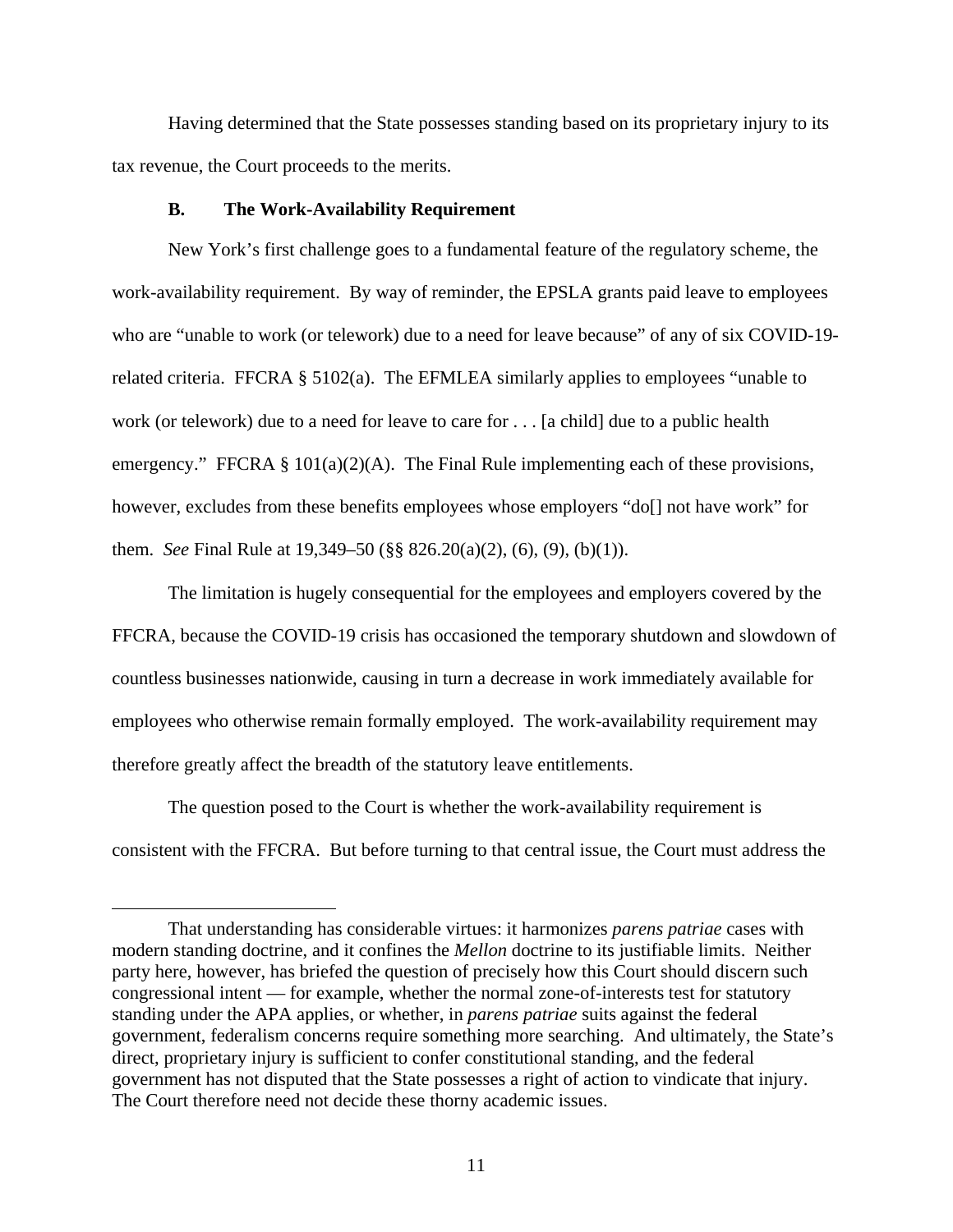antecedent question of the work-availability requirement's scope. Specifically, in the context of the EPSLA, the express language of the Final Rule applies the work-availability requirement to only three of the six qualifying conditions. *See* Final Rule at 19,349–50 (§ 826.20(a)(2), (6), (9).) DOL nonetheless urges the Court to superimpose the requirement onto the three remaining conditions. In its view, the statute's language compels the work-availability requirement, and therefore, the Final Rule must be interpreted to apply it to each of the six enumerated circumstances. (*See* Dkt. No. 30 at 8.)

Even if DOL's statutory premise were correct, however, its conclusion would not follow. No canon of regulatory interpretation requires this Court to adopt a saving construction of the Final Rule, or to interpret it so as to avoid conflict with the statute. To the contrary, the Court must interpret the Final Rule based on its "text, structure, history, and purpose." *Kisor v. Wilkie*, 139 S. Ct. 2400, 2415 (2019). In arguing that the regulation must be interpreted consistent with the statute, even if such an interpretation is contrary to the regulation's unambiguous terms, DOL puts the proverbial cart before the horse.<sup>7</sup>

This Court therefore undertakes anew the task of interpreting the Final Rule, and in so doing, concludes that its terms are clear: The work-availability requirement applies only to three

 <sup>7</sup> The doctrine of *Auer* or *Seminole Rock* deference is of no help to DOL here. Just last term, the Supreme Court made clear that "convenient litigating positions" are not entitled to such deference, *Kisor*, 139 S. Ct. at 2417, and DOL has not explained how the interpretation advanced before this Court is anything more than a newly articulated litigating position.

It is true that deference to an interpretation of a regulation embodied in the regulation's preamble is usually warranted, as it "is evidence of an agency's contemporaneous understanding of its proposed rules." *Halo v. Yale Health Plan, Dir. of Benefits & Records Yale Univ.*, 819 F.3d 42, 52–53 (2d Cir. 2016) (citation omitted). But the preamble only reinforces that the work-availability requirement applies only to three of the six qualifying conditions, in that it only mentions the requirement in its discussion of some qualifying conditions. *See* 85 Fed. Reg. 19329–30. And, in any event, even if the preamble supported the agency's position, it could not countermand the unambiguous terms of the regulation itself.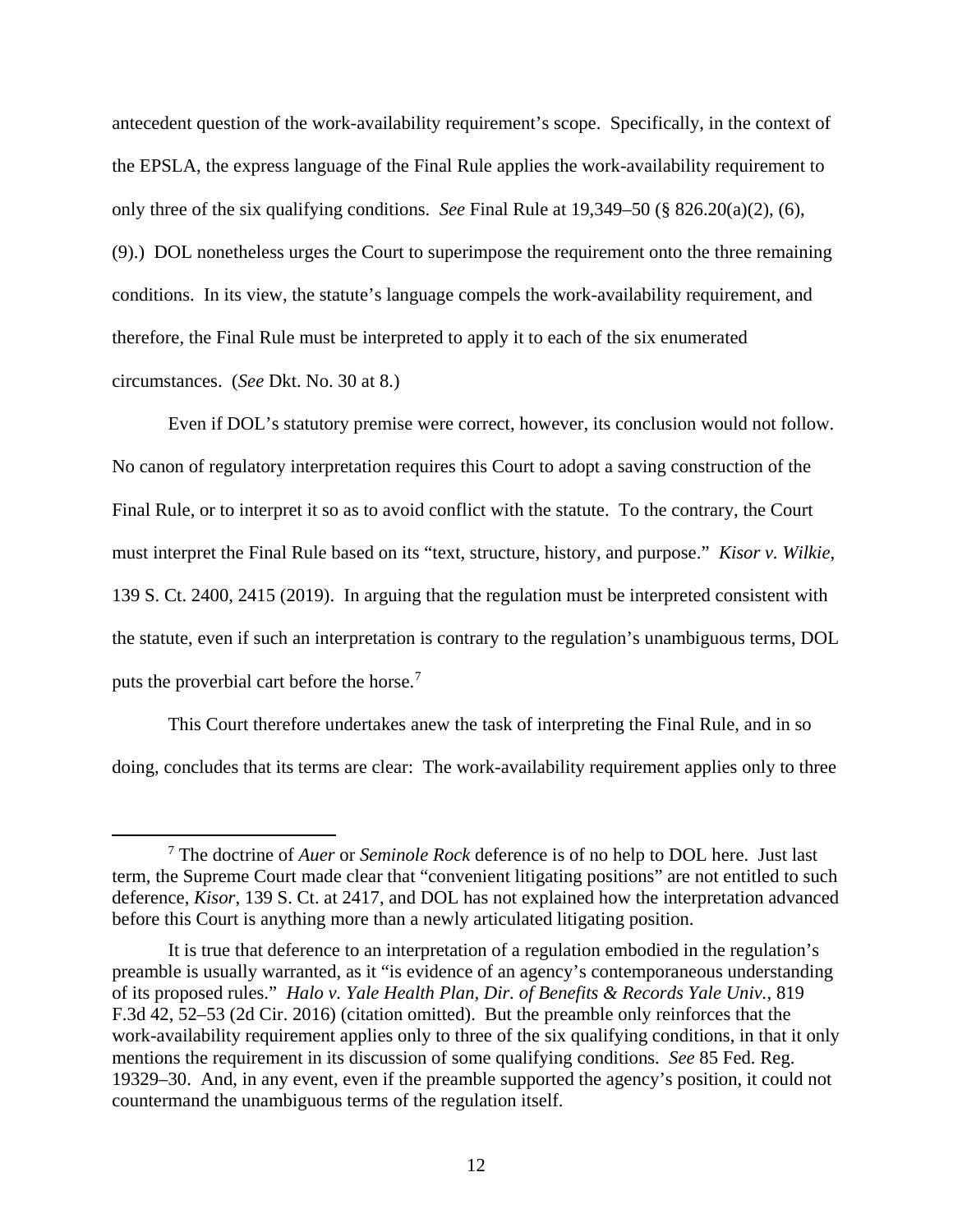of the Emergency Paid Sick Leave Act's six qualifying conditions. Nothing in the Final Rule's text or structure suggests the requirement applies outside of the three circumstances to which it is explicitly attached. And, as traditional tools of textual interpretation teach, the explicit recitation of the requirement with respect to some qualifying circumstances suggests by negative implication its inapplicability to the other three. *See N.L.R.B. v. SW Gen., Inc.*, 137 S. Ct. 929, 940 (2017). DOL has proffered no reason, apart from its statutory argument, that the regulation should be interpreted to apply the requirement more broadly than the Final Rule's express terms command. Accordingly, the Court concludes that the work-availability requirement applies only to three of the six qualifying conditions under the EPSLA, as well as family leave under the EFMLEA.

The question remains, however, whether that regime exceeds the agency's authority under the statute. To answer that question, the Court must apply *Chevron*'s familiar two-step framework. *See Chevron U.S.A. Inc., v. Natural Resources Defense Council*, 467 U.S. 837 (1984). Under *Chevron*, "if the statute is silent or ambiguous with respect to the specific issue," courts will defer to an agency's interpretation as long as it is reasonable. 467 U.S. at 843. Thus, at Chevron's first step, the Court must determine whether the statute is ambiguous. *See Catskill Mountains Chapter of Trout Unlimited, Inc. v. Envtl. Prot. Agency*, 846 F.3d 492, 507 (2d Cir. 2017). If it is, the Court must proceed to step two and determine whether the agency's interpretation of the ambiguous statute is reasonable. *See id.*

The statute here grants paid leave to employees who, in the case of the EPSLA, are "unable to work (or telework) due to a need for leave because" of any of the six qualifying conditions or, in the case of the EFMLEA, are "unable to work (or telework) due to a need for leave to care for" a child due to COVID-19. *See* FFCRA §§ 5102(a), 110(a)(2)(A). According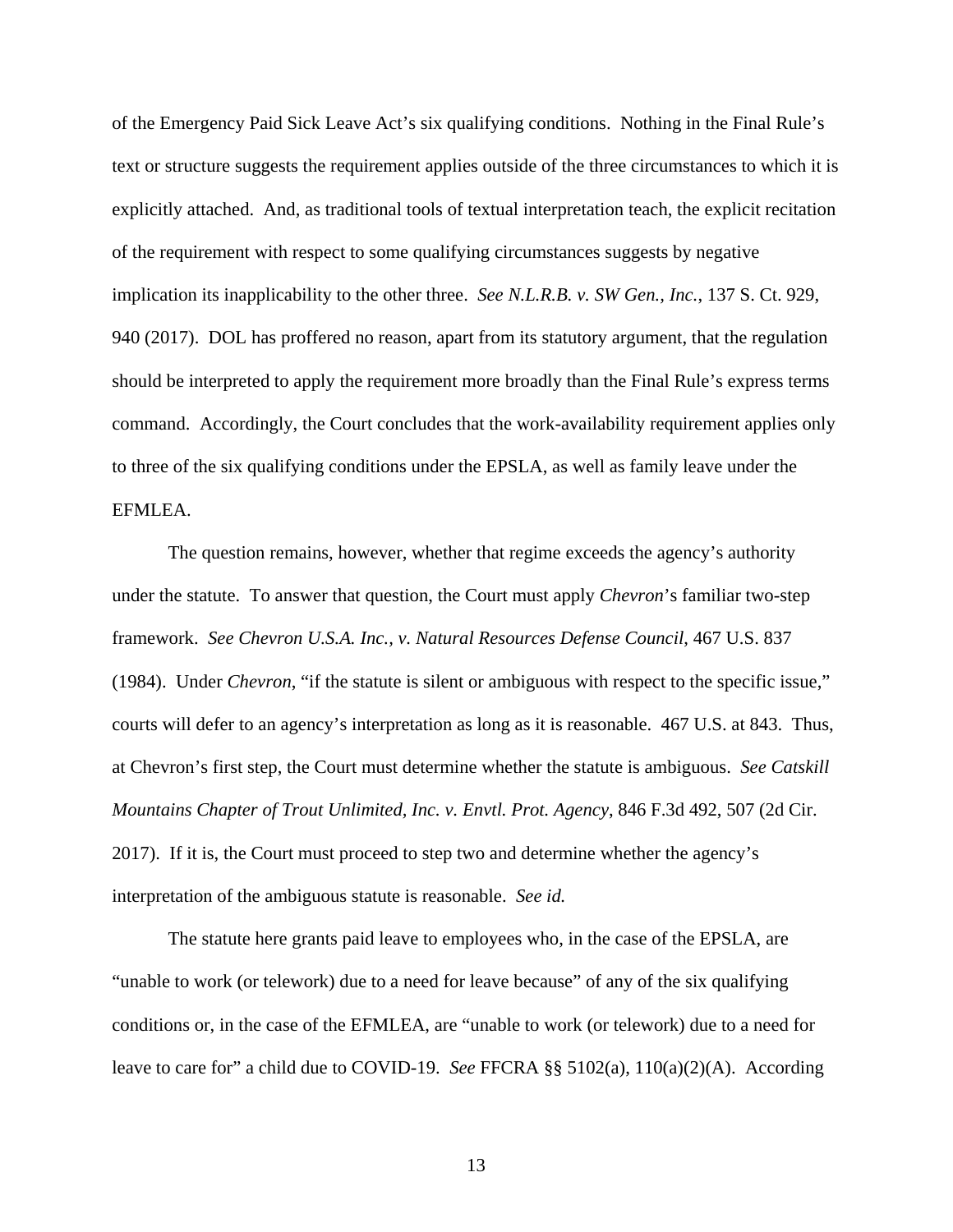to DOL, those terms are unambiguous, such that the Court's need not advance to *Chevron*'s second step. Specifically, DOL urges that the terms "due to" (as it appears in both provisions at issue) and "because" *compel* the conclusion that an employee whose employer "does not have work" for them is not entitled to leave irrespective of any qualifying condition. The terms "due to" and "because," DOL argues, imply a but-for causal relationship. If the employer lacks work for the employee, the employee's qualifying condition would not be a but-for cause of their inability to work, but rather merely one of multiple sufficient causes. And, DOL adds, an absence from work due to a lack of work is not "leave."

DOL is correct, of course, that the traditional meaning of "because" (and "due to") implies a but-for causal relationship. *See Bostock v. Clayton Cty., Georgia*, 140 S. Ct. 1731, 1739 (2020). But to say that these terms usually connote but-for causation is not to say that they unambiguously do. Nor does it necessarily follow that the baseline requirement of but-for causation cannot be supplemented with a special rule for the case of multiple sufficient causation. *See Burrage v. United States*, 571 U.S. 204, 214 (2014) (acknowledging that but-for causation, in typical legal usage, is sometimes supplemented with a special rule for multiple sufficient causation). Indeed, as the Supreme Court recently recognized in another statutory context interpreting the term "because,"

> Congress could have taken a more parsimonious approach. As it has in other statutes, it could have added 'solely' to indicate that actions taken 'because of' the confluence of multiple factors do not violate the law. *Cf.* 11 U.S.C. § 525; 16 U.S.C. § 511. Or it could have written "primarily because of" ... *Cf.* 22 U.S.C. § 2688. But none of this is the law we have.

*Bostock*, 140 S. Ct. 1731, 1739 (2020). Here, the Court cannot conclude that the terms "because" or "due to" unambiguously foreclose an interpretation entitling employees whose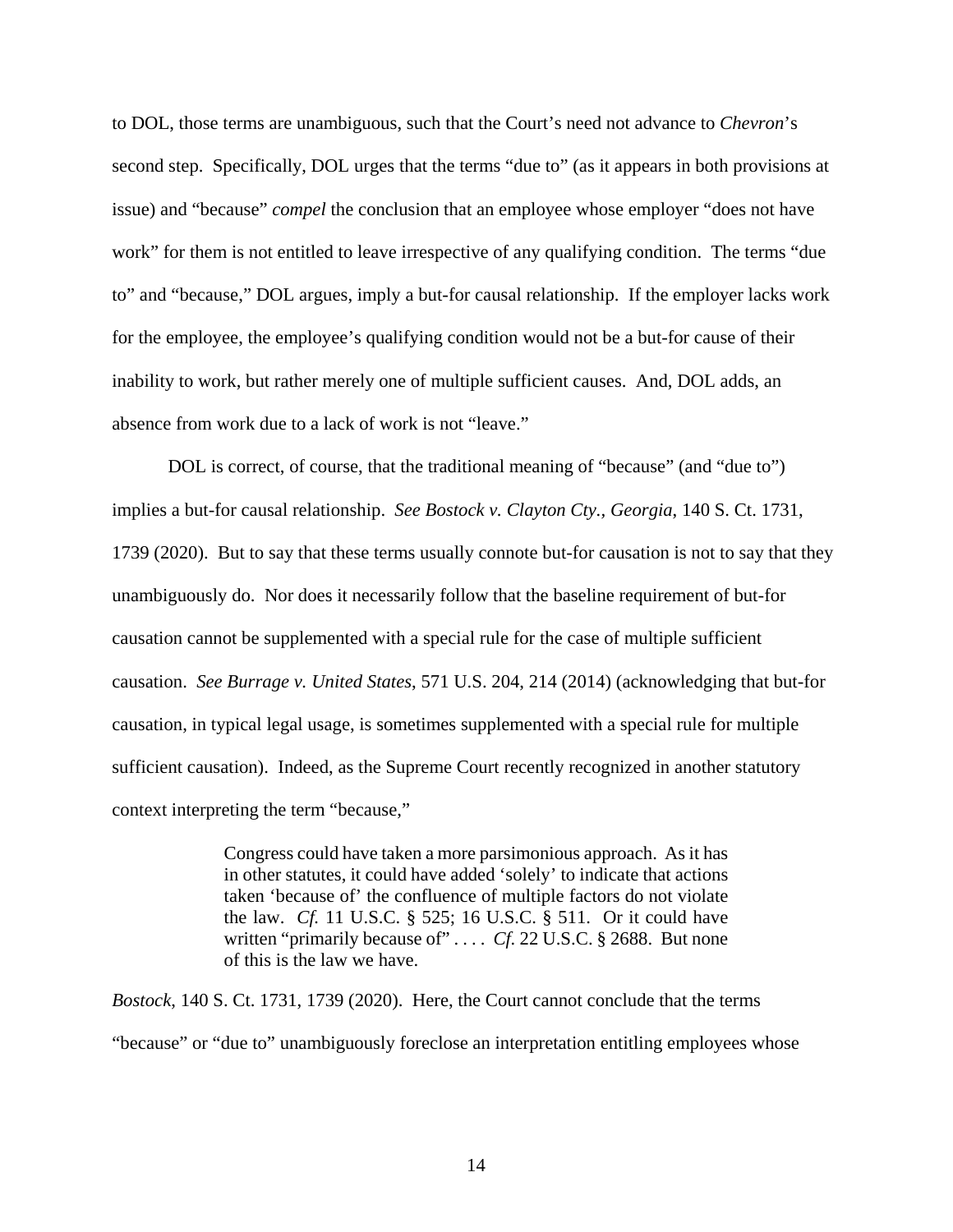inability to work has multiple sufficient causes — some qualifying and some not — to paid leave.

Nor is the Court persuaded that the term "leave" requires that the inability to work be caused solely by a qualifying condition. "Leave," DOL argues, connotes "authorized especially extended absence from duty or employment," or "time permitted away from work, esp[ecially] for a medical condition or illness or for some other purpose." (*See* Dkt. No. 25 at 23 (first quoting Definition of Leave, Merriam-Webster, https://www.merriamwebster.com/dictionary/leave (last accessed Aug. 2, 2020), and then quoting Definition of Leave, Cambridge Dictionary, https://dictionary.cambridge.org/us/dictionary/english/leave (last accessed Aug. 2, 2020).) But those definitions can accommodate New York's view as well as DOL's. An employee may need leave (*i.e.*, an agreed-upon and permitted absence from work) tethered to one reason even if her employer has no present work for her due to some other reason. For example, in ordinary usage, a teacher on paid parental leave may still be considered on "leave" even if school is called off for a snow day.

New York, for its part, argues that the statute unambiguously forecloses DOL's argument. (*See* Dkt. No. 4 at 8–10.) The statute, New York notes, both uses mandatory language to describe the obligation to provide paid leave and contains several express exceptions to that obligation, suggesting the absence of other implied limitations. (*See* Dkt. No. 4 at 8.) But those features of the statute are entirely consistent with DOL's interpretation. The causation requirement in the Final Rule is not an additional, implicit exception, nor a negation of the mandatory nature of the leave obligations, but rather a limiter of the universe of individuals who qualify for the leave in the first instance. The statutory regime cannot be implemented without ascribing *some* causal requirement to the causal language, and doing so is not tantamount to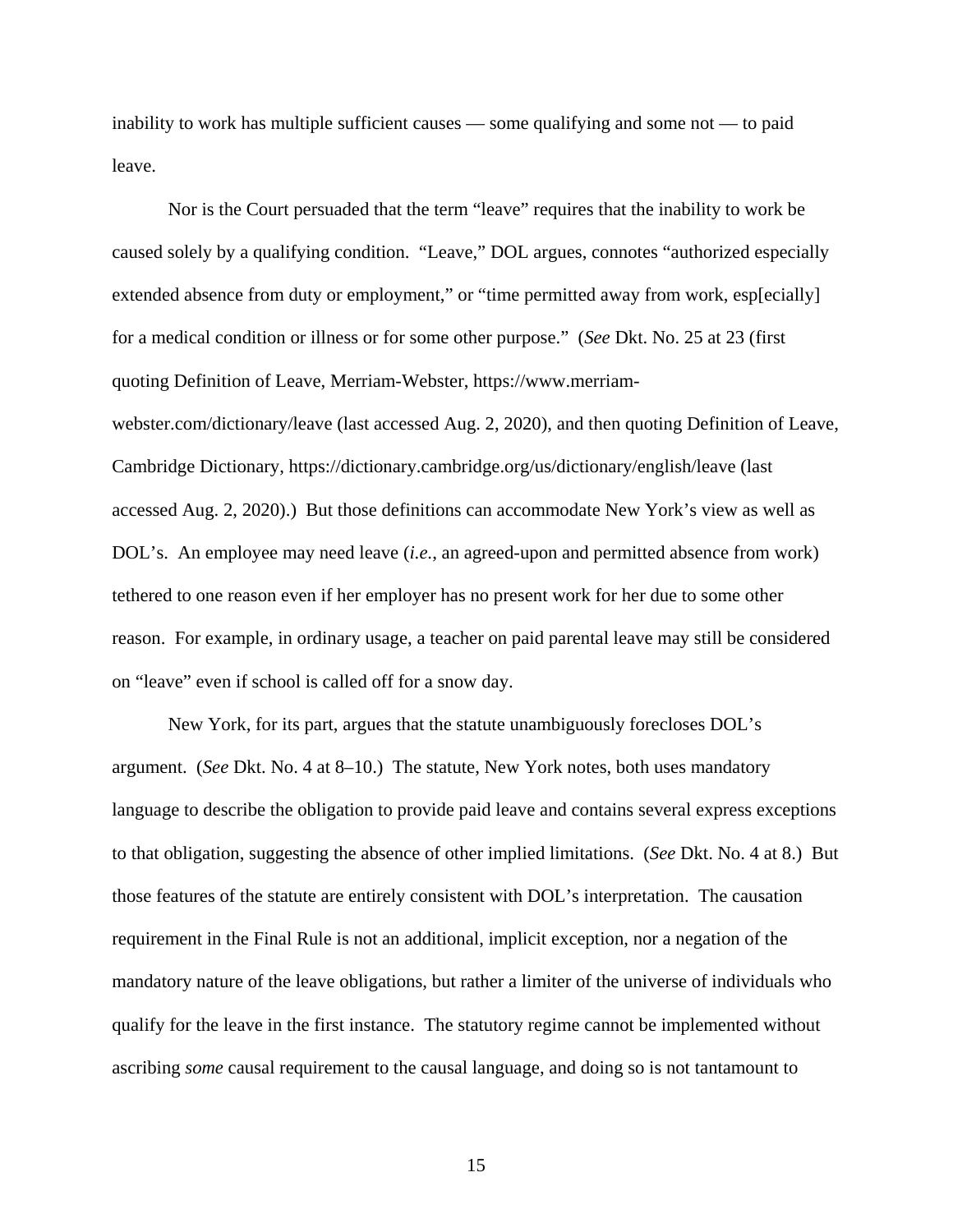adding an additional, exogenous criterion. New York also perceives a conflict between requiring but-for causation and the broader remedial goals of the statute, given that the Final Rule would dramatically narrow the pool of employees entitled to leave as compared to New York's preferred interpretation. (*See* Dkt. No. 4 at 10–11.) But any such conflict is immaterial at *Chevron*'s first step, where the Court's charge is only to determine whether the statute's text is ambiguous. And in any event, that Congress's aim in passing the statute was remedial does not require that every provision of the statute be read to unambiguously be given maximal remedial effect. The statute, like virtually all statutes, reflects a balance struck by Congress between competing objectives.

The statute's text, the Court concludes, is ambiguous as to whether it requires but-for causation in all circumstances, or instead whether some other causal relationship — specifically, multiple sufficient causation — satisfies its eligibility criteria. The Court must therefore proceed to *Chevron*'s second step.

At its second step, *Chevron* requires an inquiry into "whether the agency's answer [to the interpretive question] is based on a permissible construction." *Catskill Mountains*, 846 F.3d at 520 (quoting *Mayo Found. for Med. Educ. & Research v. United States*, 562 U.S. 44, 54 (2011)). A reviewing court should not "disturb an agency rule at *Chevron* step two unless it is 'arbitrary or capricious in substance, or manifestly contrary to the statute.'" *Id.* Even under this deferential standard of review, interpretations "arrived at with no explanation," like interpretations "picked out of a hat," are unacceptable, even if they "might otherwise be deemed reasonable on some unstated ground." *Catskill Mountains*, 846 F.3d at 520.

The Final Rule's work-availability requirement fails at *Chevron* step two, for two reasons. First, as to the EPSLA, the Final Rule's differential treatment of the six qualifying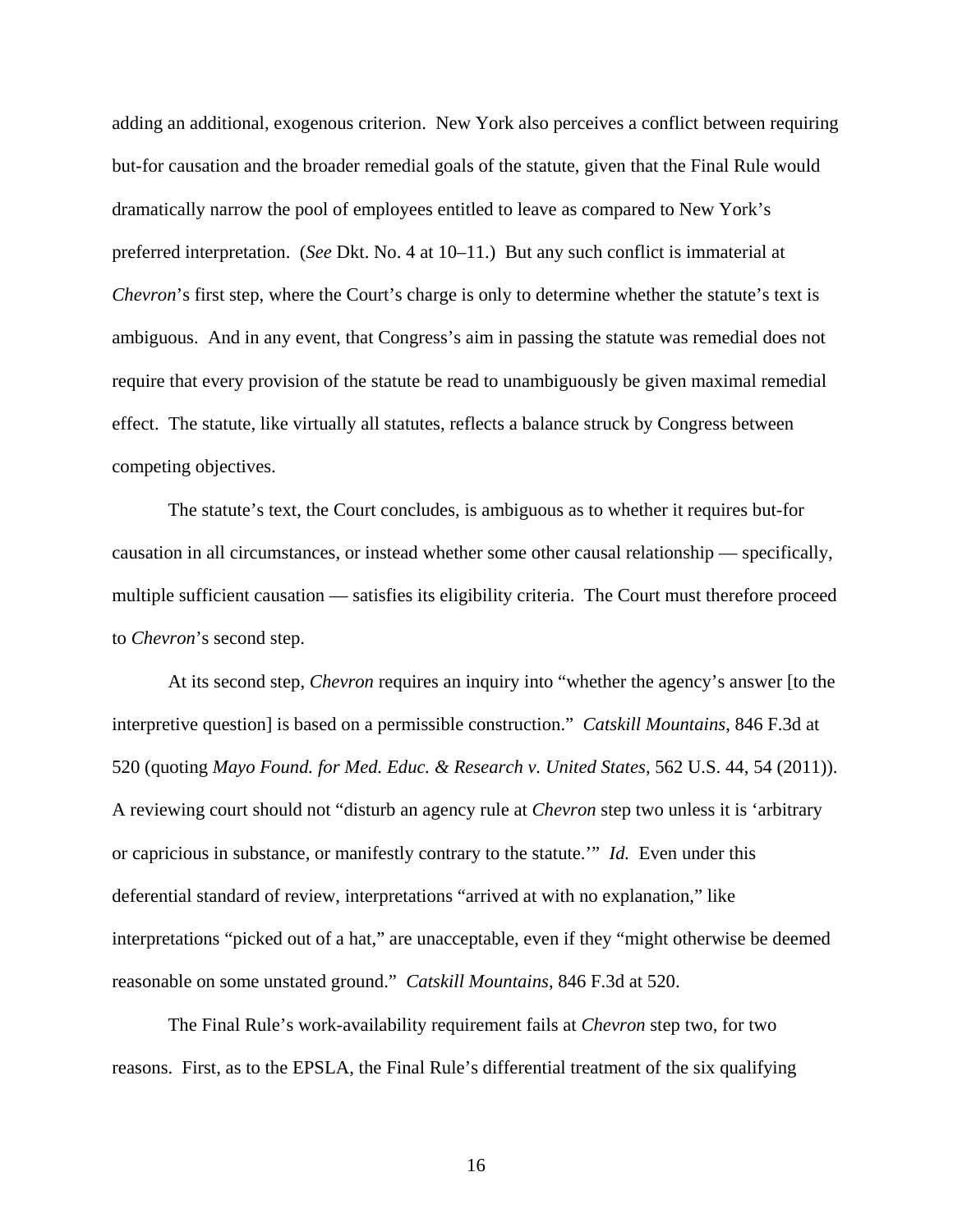conditions is entirely unreasoned. Nothing in the Final Rule explains this anomaly. And that differential treatment is manifestly contrary to the statute's language, given that the six qualifying conditions share a single statutory umbrella provision containing the causal language. *See* FFCRA § 5102(a). Second, and more fundamentally, the agency's barebones explanation for the work-availability requirement is patently deficient. The requirement, as an exercise of the agency's delegated authority, is an enormously consequential determination that may considerably narrow the statute's potential scope. In support of that monumental policy decision, however, the Final Rule offers only *ipse dixit* stating that "but-for" causation is required. *See, e.g.,* Final Rule at 19329 (reasoning that the work-availability requirement is justified "because the employee would be unable to work even if he or she" did not have a qualifying condition). That terse, circular regurgitation of the requirement does not pass *Chevron*'s minimal requirement of reasoned decision-making. The work-availability requirement therefore fails *Chevron*'s second step.

## **C. Definition of "Health Care Provider"**

The State of New York next contends that the Final Rule's definition of a "health care provider" exceeds DOL's authority under the statute. (*See* Dkt. No. 4 at 11–16.) Because employers may elect to *exclude* "health care providers" from leave benefits, the breadth of the term "health care provider" has grave consequences for employees.

The FMLA, which supplies the relevant statutory definition for both provisions of the FFCRA at issue, defines a "health care provider" as: "(A) a doctor of medicine or osteopathy who is authorized to practice medicine or surgery (as appropriate) by the State in which the doctor practices; or (B) any other person determined by the Secretary to be capable of providing health care services." 29 U.S.C. § 2611(6). The Final Rule's definition is worth quoting at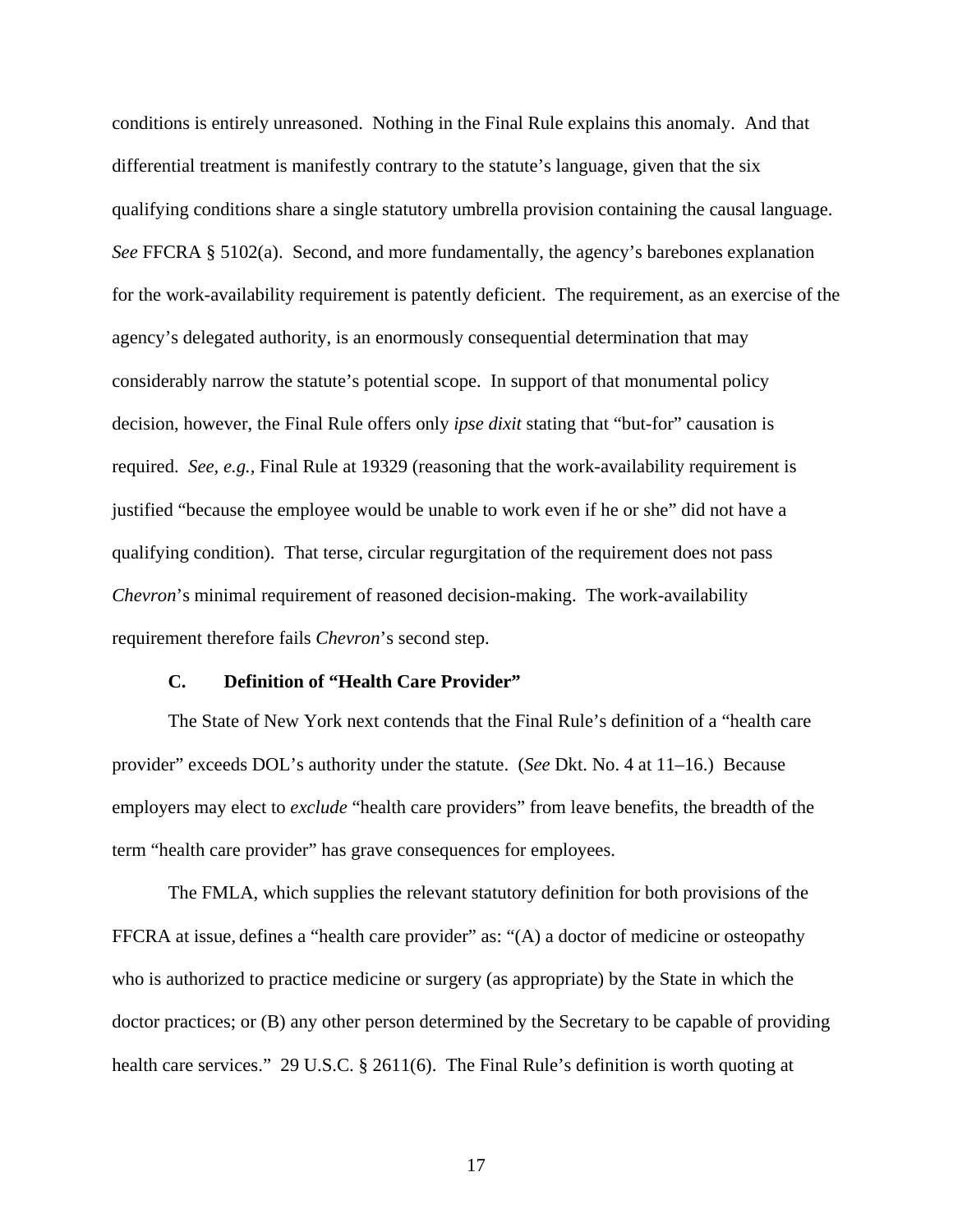length; invoking the Secretary's authority under subsection (B), it defines a "health care

provider" for the purposes of the FFCRA leave provisions as:

anyone employed at any doctor's office, hospital, health care center, clinic, post-secondary educational institution offering health care instruction, medical school, local health department or agency, nursing facility, retirement facility, nursing home, home health care provider, any facility that performs laboratory or medical testing, pharmacy, or any similar institution, Employer, or entity. This includes any permanent or temporary institution, facility, location, or site where medical services are provided that are similar to such institutions,

as well as

any individual employed by an entity that contracts with any of these institutions described above to provide services or to maintain the operation of the facility where that individual's services support the operation of the facility, [and] anyone employed by any entity that provides medical services, produces medical products, or is otherwise involved in the making of COVID-19 related medical equipment, tests, drugs, vaccines, diagnostic vehicles, or treatments.

Final Rule at 19,351 (§ 826.25). The definition, needless to say, is expansive: DOL concedes that an English professor, librarian, or cafeteria manager at a university with a medical school would all be "health care providers" under the Rule. (*See* Dkt. No. 25 at 29.)

Returning to *Chevron*'s first step, the Court concludes that the statute unambiguously forecloses the Final Rule's definition. The broad grant of authority to the Secretary is not limitless. The statute requires that the Secretary determine that the *employee* be capable of furnishing healthcare services. It is the "person" — *i.e.*, the employee — that the Secretary must designate. 29 U.S.C. § 2611(6). And the Secretary's determination must be that the person is *capable of providing healthcare services*; not that their work is remotely related to someone else's provision of healthcare services. Of course, this limitation does not imply that the Secretary's designation must be made on an individual-by-individual basis. But the statutory text requires at least a minimally role-specific determination. DOL's definition, however, hinges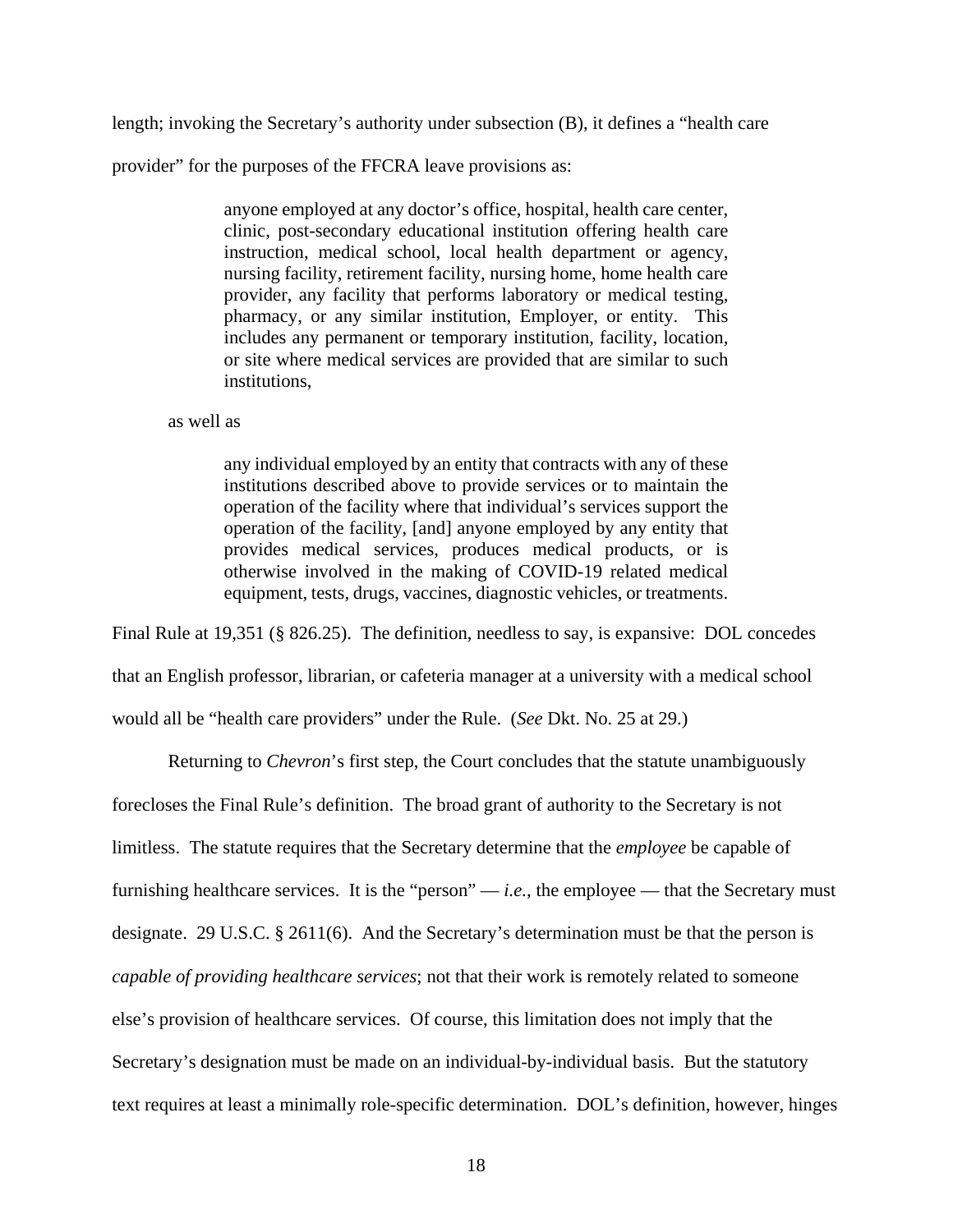entirely on the identity of the *employer*, in that it applies to anyone employed at or by certain classes of employers, rather than the skills, role, duties, or capabilities of a class of employees.

DOL nonetheless urges that its definition is consistent with the context in which the term is used. The term "health care provider," as used in the FFCRA, serves to exempt employees who are essential to maintaining a functioning healthcare system during the pandemic. *See* Final Rule at 19,335. A broad definition of "health care provider" operationalizes that goal, because employees who do not directly provide healthcare services to patients — for example, lab technicians or hospital administrators — may nonetheless be essential to the functioning of the healthcare system. (*See* Dkt. No. 25 at 28.) But that rationale cannot supersede the statute's unambiguous terms. And, in any event, the Final Rule's definition is vastly overbroad even if one accepts the agency's purposivistic approach to interpretation, in that it includes employees whose roles bear *no nexus whatsoever* to the provision of healthcare services, except the identity of their employers, and who are not even arguably necessary or relevant to the healthcare system's vitality. Think, again, of the English professor, who no doubt would be surprised to find that as far as DOL is concerned, she is essential to the country's public-health response. The definition cannot stand.<sup>8</sup>

 <sup>8</sup> New York levies an additional challenge against the definition of "health care provider." The Final Rule purports to define a "health care provider" solely for the purposes of the EFMLEA and EPSLA, while leaving in place the narrower definition in pre-existing regulations implementing the FMLA. The definition, New York claims, must track the definition ascribed to the same words elsewhere in the FMLA, because the same provision gives the definition of "health care provider" for both relevant sections the FFCRA and for the remainder of the FMLA. (*See* Dkt. No. 4 at 15–16.) But the Supreme Court has occasionally suggested that an agency may interpret a shared term differently across various sections of a statute, even if the statute provides a single statutory definition, as long as the different definitions individually are reasoned and do not exceed the agency's authority. *See, e.g., Barber v. Thomas*, 560 U.S. 474, 574–75 (2010); *but see id.* at 582–83 (Thomas, J., dissenting). Nonetheless, because the Court rejects the Final Rule's definition on other grounds, it has no occasion to consider whether the differentiation is permissible.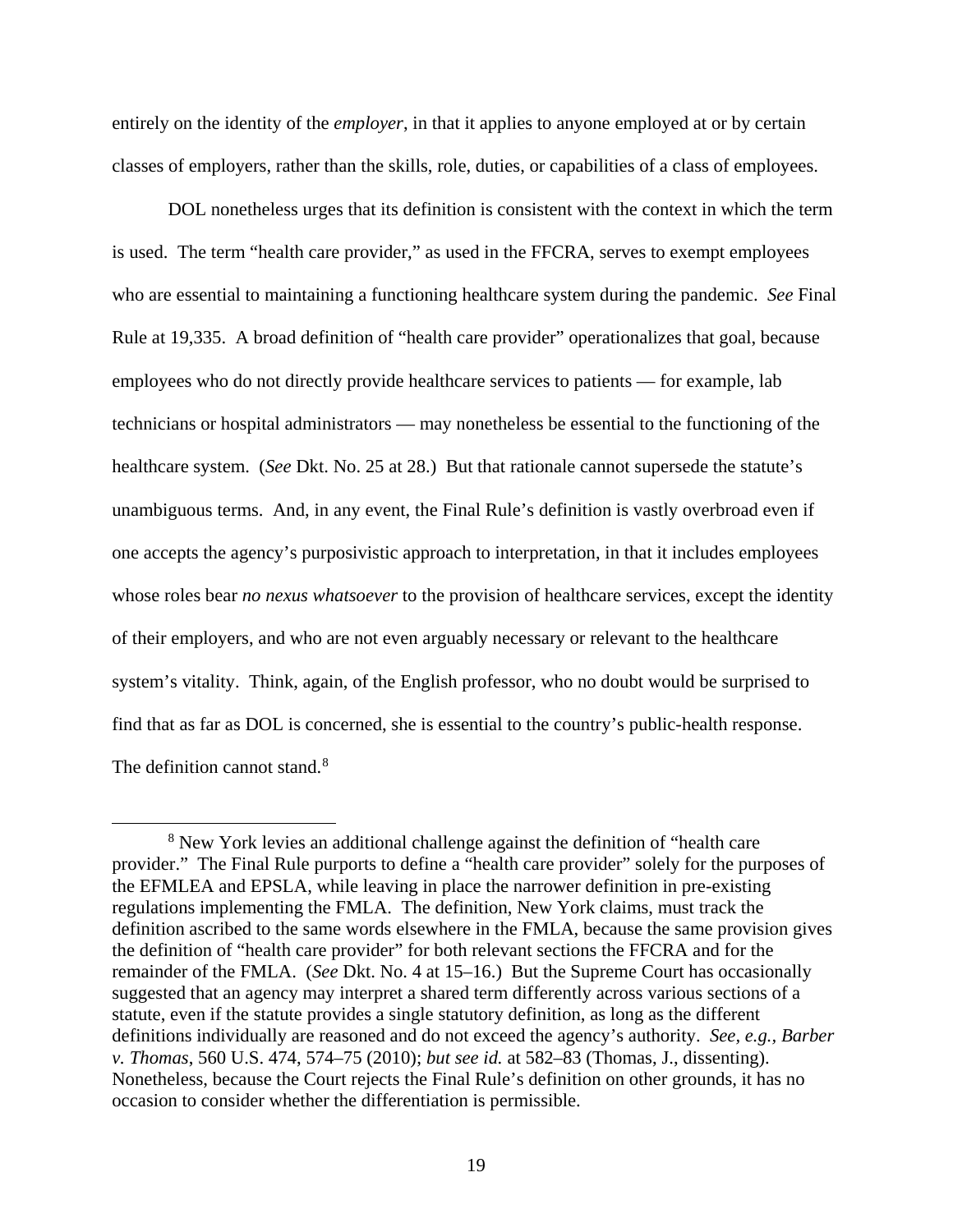## **D. Intermittent Leave**

New York next argues that the regulation's prohibition on intermittent leave exceeds DOL's authority under the statute. The Final Rule permits "employees to take Paid Sick Leave or Expanded Family and Medical Leave intermittently (*i.e.*, in separate periods of time, rather than one continuous period) only if the Employer and Employee agree," and, even then, only for a subset of the qualifying conditions. *See* Final Rule at 19,353 (§§ 826.50(a)-(c)). By constraining the exercise of intermittent leave to "circumstances where there is a minimal risk that the employee will spread COVID-19 to other employees," the Final Rule balances the statute's goals of employee welfare and public health. *Id.* at 19,337.

The parties again disagree on the meaning of the regulations. New York reads the regulations to require employees to take *any* qualifying leave in a single block, and that any leave not taken consecutively in a single block is thereafter forfeited. (*See* Dkt. No. 4 at 17–20.) On this understanding, an employee who took two days off while seeking a COVID-19 diagnosis but thereafter returned to work could not take any additional EFMLEA leave, even if the employee later developed a different qualifying condition. DOL responds that the regulations forbid intermittent leave only for any *single* qualifying reason. (*See* Dkt. No. 25 at 30–31.) Thus, if the employee returns to work after taking two days of qualifying leave while seeking a diagnosis, the employee may later take more paid leave if she develops another qualifying condition.

This time, the language of the regulation favors DOL's view. The Final Rule states that "[o]nce the Employee begins taking Paid Sick Leave for one or more of [the reasons for which intermittent leave is forbidden], the Employee must use the permitted days of leave consecutively until the Employee no longer has a qualifying reason to take Paid Sick Leave." Final Rule at 19,353. That provision, however, says nothing about forfeiting *remaining* days of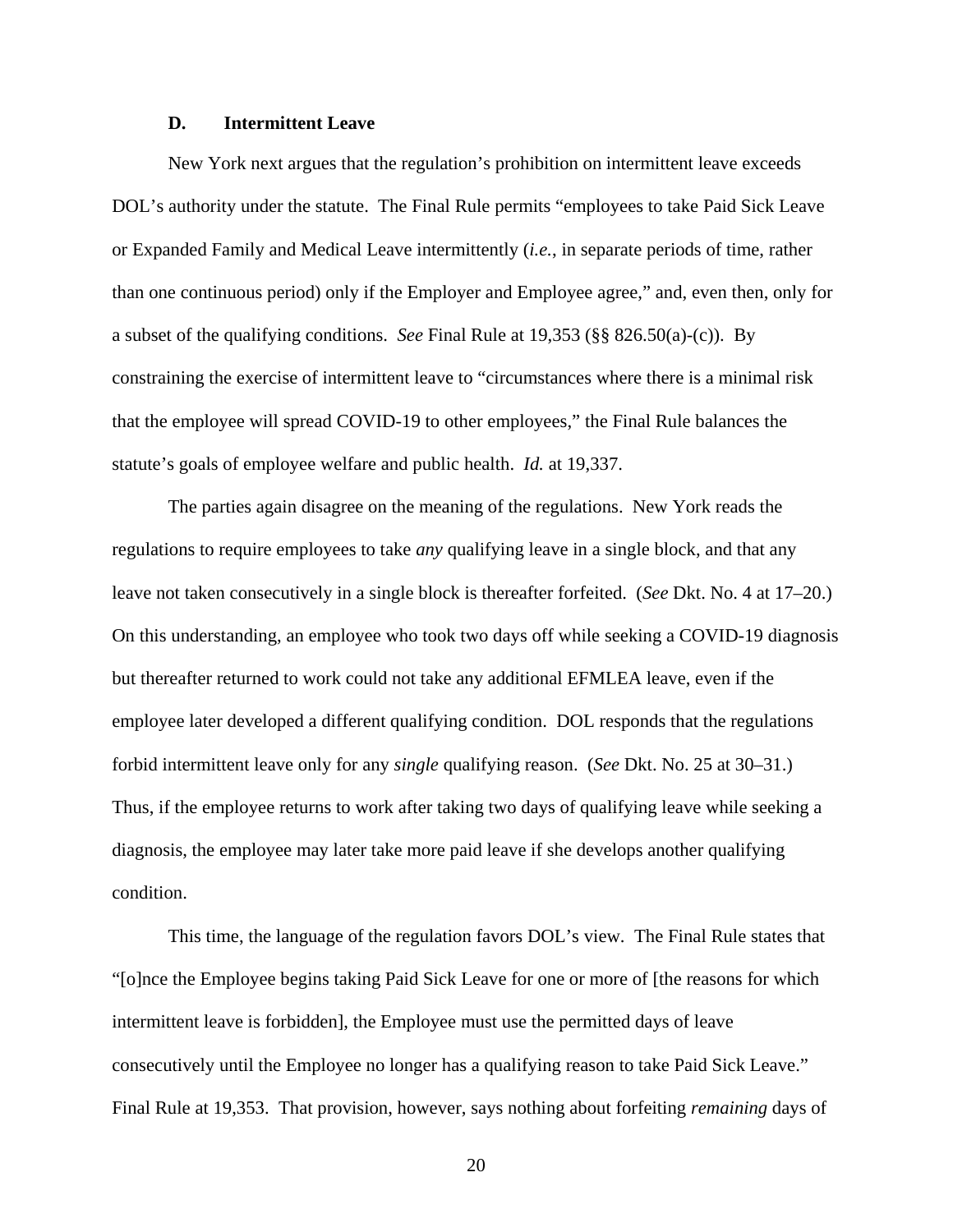leave after leave is taken intermittently. The most natural reading of the provision, then, squares with the interpretation advanced by DOL: An employee taking leave for an intermittent-leave-restricted reason must take his or her leave consecutively until his or her need for leave abates. But once the need for leave abates, the employee retains any remaining paid leave, and may resume leave if and when another qualifying condition arises. That understanding is also in harmony with the Rule's stated justification for the restriction, which, as discussed in more detail below, relates to the public-health risk of an employee who may be infected with COVID-19 returning to work before the risk of contagion dissipates.

Turning to the heart of New York's challenge, the Court concludes that the intermittent-leave constraints, as properly interpreted, are largely though not entirely consistent with the FFCRA. Congress did not address intermittent leave at all in the FFCRA; it is therefore precisely the sort of statutory gap, under *Chevron* step one, that DOL's broad regulatory authority empowers it to fill. FFCRA  $\S$  5111(3) (delegating the authority to the Secretary to promulgate regulations "as necessary, to carry out the purposes of this Act"); *see id.* § 3102(b), *amended by* CARES Act § 3611(7) (same). Moreover, Congress knows how to address intermittent leave if it so desires; the FFCRA's silence contrasts with the presence of both affirmative grants and affirmative proscriptions on intermittent leave in the FMLA. *See* 29 U.S.C. § 2612(b)(1). Unlike in those instances, in the context of the FFCRA, Congress left this interstitial detail to the agency's expert decision-making. And though New York points to several provisions in the FFCRA that would be nonsensical if leave could not be accrued incrementally (*see* Dkt. No. 4 at 18–20), those provisions cohere with the Final Rule's intermittent leave restrictions as properly interpreted, because the Final Rule as construed contemplates leave taken in multiple increments, as long as each increment is attributable to a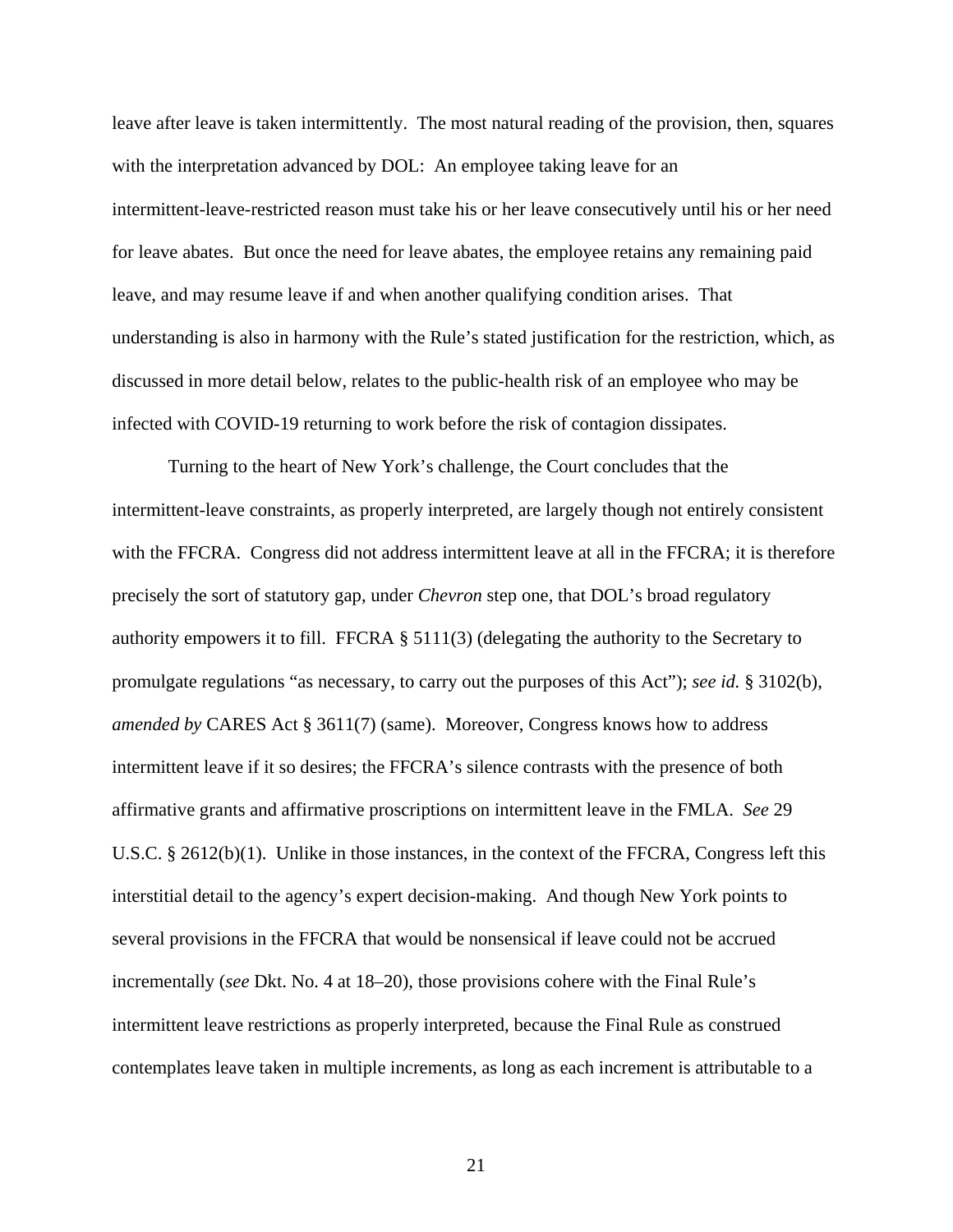different instance of qualifying conditions. DOL's intermittent-leave rules are therefore entitled to deference if they are reasonable. *See Woods v. START Treatment & Recovery Centers, Inc.*, 864 F.3d 158, 168 (2d Cir. 2017).

The intermittent-leave provisions falter in part, however, at *Chevron*'s second step. Under the Final Rule, intermittent leave is allowed for only certain of the qualifying leave conditions, and, even then, only if the employer agrees to permit it. Final Rule at 19,353 (§§  $826.50(a)-(c)$ ). The conditions for which intermittent leave is entirely barred are those which logically correlate with a higher risk of viral infection.<sup>9</sup> As explained in the Final Rule's preamble, this restriction advances Congress's public-health objectives by preventing employees who may be infected or contagious from returning intermittently to a worksite where they could transmit the virus. *See id.* at 19,337. Fair enough. But that justification, while sufficient to explain the Final Rule's *prohibitions* on intermittent leave for qualifying conditions that correspond with an increased risk of infection, utterly fails to explain why employer *consent* is required for the remaining qualifying conditions, which concededly do not implicate the same public-health considerations. For example, as the Final Rule explains, if an employee requires paid leave "solely to care for the employee's son or daughter whose school or place of care is closed," the "absence of confirmed or suspected COVID-19 in the employee's household reduces the risk that the employee will spread COVID-19 by reporting to the employer's

<sup>&</sup>lt;sup>9</sup> These include leave because employees: are subject to government quarantine or isolation order related to COVID-19, have been advised by a healthcare provider to selfquarantine due to concerns related to COVID-19, are experiencing symptoms of COVID-19 and are taking leave to obtain a medical diagnosis, are taking care of an individual who either is subject to a quarantine or isolation order related to COVID-19 or has been advised by a healthcare provider to self-quarantine due to concerns related to COVID-19, or are experiencing any other substantially similar condition specified by the Secretary of Health and Human Services.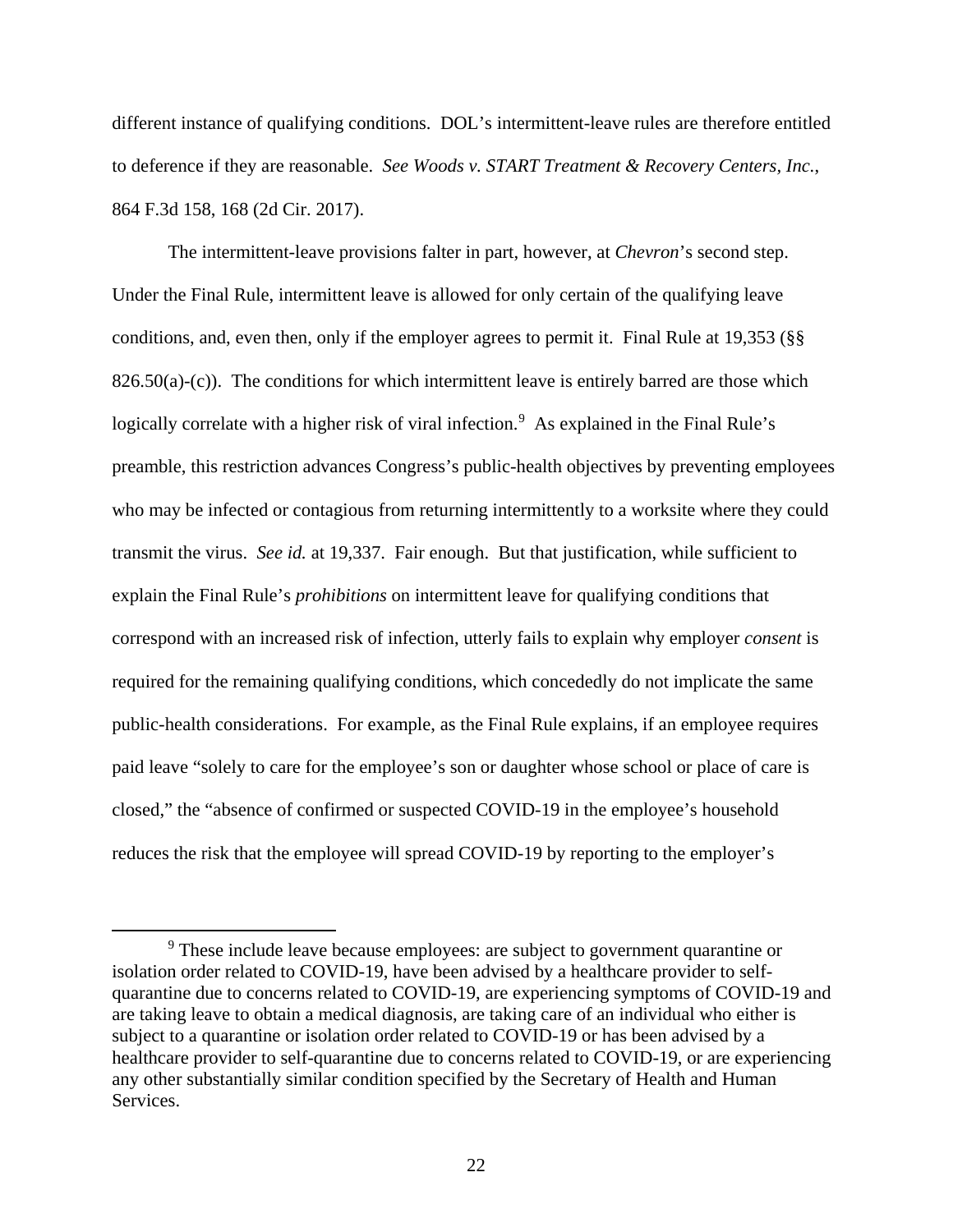worksite while taking intermittent paid leave." Final Rule at 19,337. The Final Rule therefore acknowledges that the justification for the bar on intermittent leave for certain qualifying conditions is inapplicable to other qualifying conditions, but provides no other rationale for the blanket requirement of employer consent. Insofar as it requires employer consent for intermittent leave, then, the Rule is entirely unreasoned and fails at *Chevron* step two. It survives *Chevron* review insofar as it bans intermittent leave based on qualifying conditions that implicate an employee's risk of viral transmission.

### **E. Documentation Requirements**

Finally, New York argues that the Final Rule's documentation requirements are inconsistent with the statute. (*See* Dkt. No. 4 at 21–23.) The Final Rule requires that employees submit to their employer, "prior to taking [FFCRA] leave," documentation indicating, *inter alia*, their reason for leave, the duration of the requested leave, and, when relevant, the authority for the isolation or quarantine order qualifying them for leave. *See* Final Rule at 19,355 (§ 826.100). But the FFCRA, as New York points out, contains a reticulated scheme governing prior notice. With respect to emergency paid family leave, the EFMLEA provides that, "[i]n any case where the necessity for [leave] is foreseeable, an employee shall provide the employer with such notice of leave as is practicable." FFCRA § 3102(b) (adding FMLA § 110(c)). And with respect to paid sick leave, the EPSLA provides that "[a]fter the first workday (or portion thereof) an employee receives paid sick time under this Act, an employer may require the employee to follow reasonable notice procedures in order to continue receiving such paid sick time." *Id.*  § 5110(5)(E). To the extent that the Final Rule's documentation requirement imposes a different and more stringent precondition to leave, it is inconsistent with the statute's unambiguous notice provisions at fails at *Chevron* step one.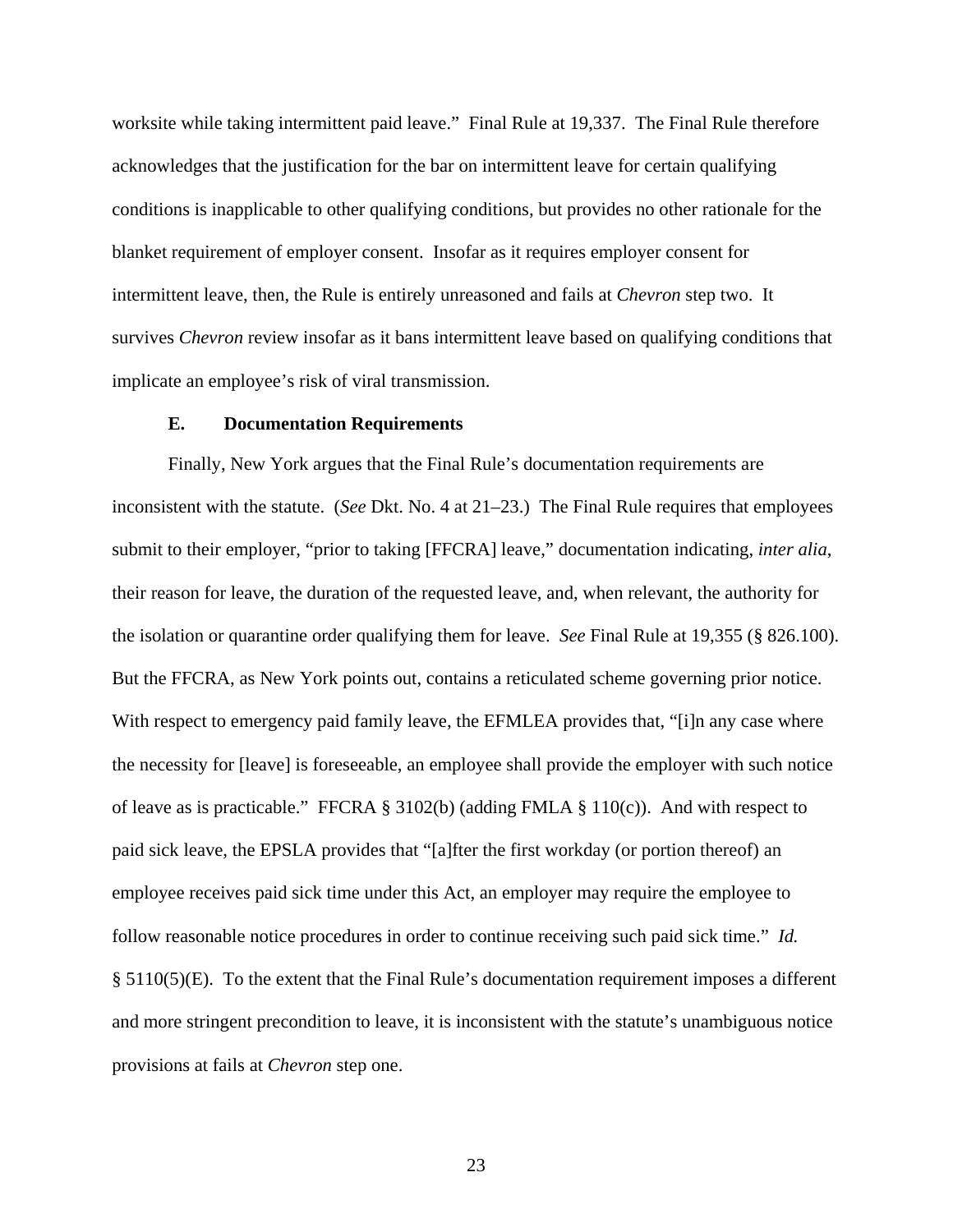The federal government urges the Court to distinguish between the question of prior notice (which is what the statutory scheme addresses) and documentation requirements (which is what the regulation describes). (*See* Dkt. No. 33–34.) But a blanket (regulatory) requirement that an employee furnish documentation *before taking leave* renders the (statutory) notice exception for unforeseeable leave and the statutory one-day delay for paid sick leave notice completely nugatory. Labels aside, the two measures are in unambiguous conflict. The federal government also contends that the documentation requirements are not onerous (*see* Dkt. No. 34 at 25); be that as it may, the requirement is an unyielding condition precedent to the receipt of leave and, in that respect, is more onerous than the unambiguous statutory scheme Congress enacted. The documentation requirements, to the extent they are a precondition to leave, cannot stand.

### **F. Severability**

The APA requires courts to "hold unlawful and set aside agency action" that is not in accordance with law or in excess of statutory authority. 5 U.S.C. § 706(2). "Agency action" may include "the whole or a part of an agency rule." 5 U.S.C. § 551(13). "Thus, the APA permits a court to sever a rule by setting aside only the offending parts of the rule." *Carlson v. Postal Regulatory Comm'n*, 938 F.3d 337, 351 (D.C. Cir. 2019). To that end, the "'invalid part' of a statute or regulation 'may be dropped if what is left is fully operative as a law,' absent evidence that 'the [agency] would not have enacted those provisions which are within its power, independently of that which is not.'" *United States v. Smith*, 945 F.3d 729, 738 (2d Cir. 2019) (quoting *Buckley v. Valeo*, 424 U.S. 1, 108 (1976)).

Here, New York contends that each offending portion of the Final Rule is severable from the remainder of the Final Rule. (*See* Dkt. No. 4 at 23–25.) DOL does not dispute the provisions' severability, and the Court sees no reason that the remainder of the Rule cannot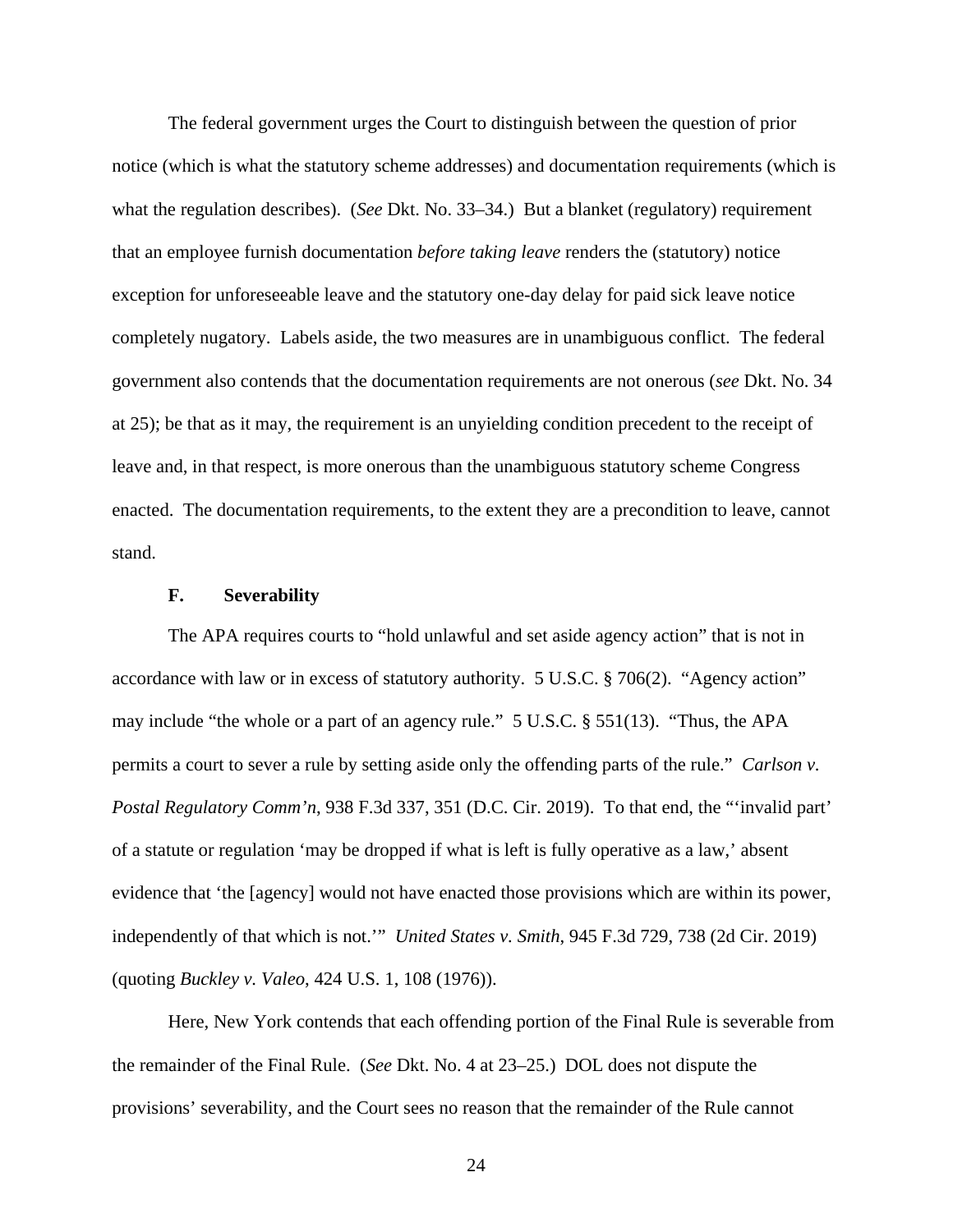operate as promulgated in the absence of the invalid provisions. The following portions, and only the following portions, of the Final Rule are therefore vacated: the work-availability requirement; the definition of "health care provider"; the requirement that an employee secure employer consent for intermittent leave; and the temporal aspect of the documentation requirement, that is, the requirement that the documentation be provided before taking leave. The remainder of the Final Rule, including the outright ban on intermittent leave for certain qualifying reasons and the substance of the documentation requirement, as distinguished from its temporal aspect, stand.

\*\*\*\*\*\*

The Court acknowledges that DOL labored under considerable pressure in promulgating the Final Rule. This extraordinary crisis has required public and private entities alike to act decisively and swiftly in the face of massive uncertainty, and often with grave consequence. But as much as this moment calls for flexibility and ingenuity, it also calls for renewed attention to the guardrails of our government. Here, DOL jumped the rail.

#### **G. Conclusion**

For the foregoing reasons, Defendants' motion to dismiss is DENIED. Plaintiff's motion for summary judgment is GRANTED as to the work-availability requirement, the definition of "health care provider," and the temporal aspect of the documentation requirements, and is GRANTED in part and DENIED in part as to the intermittent-leave provision. Defendants' motion for summary judgment is GRANTED in part as to the intermittent-leave prohibition, and is otherwise DENIED.